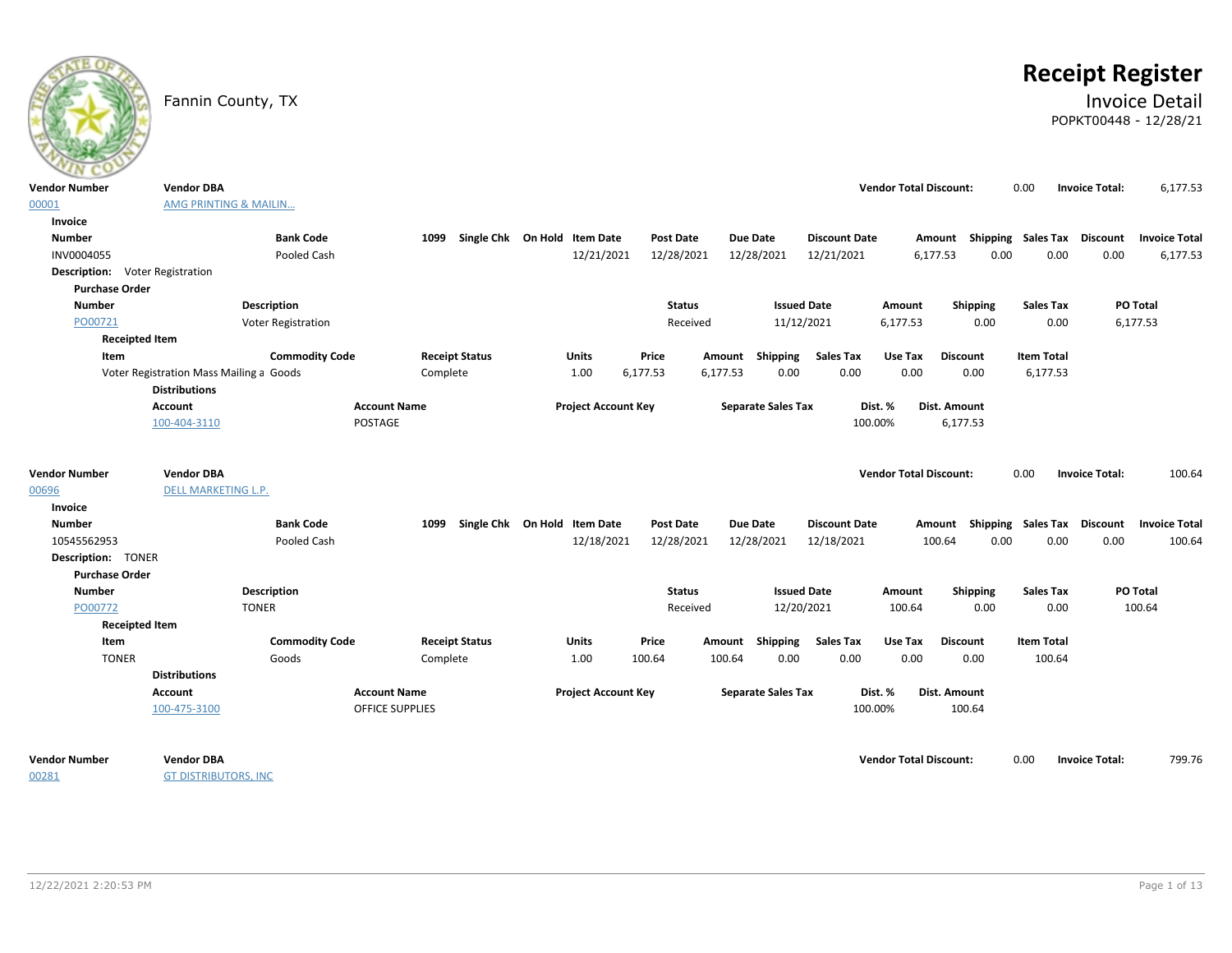| Invoice                                   |                       |                                |                              |                    |                           |                             |                                    |                             |                                 |
|-------------------------------------------|-----------------------|--------------------------------|------------------------------|--------------------|---------------------------|-----------------------------|------------------------------------|-----------------------------|---------------------------------|
| Number                                    | <b>Bank Code</b>      | 1099                           | Single Chk On Hold Item Date | <b>Post Date</b>   | <b>Due Date</b>           | <b>Discount Date</b>        | Amount Shipping Sales Tax Discount |                             | <b>Invoice Total</b>            |
| INV0880539                                | Pooled Cash           |                                | 12/16/2021                   | 12/28/2021         | 12/28/2021                | 12/16/2021                  | 0.00<br>799.76                     | 0.00                        | 0.00<br>799.76                  |
| Description: Ammo                         |                       |                                |                              |                    |                           |                             |                                    |                             |                                 |
| <b>Purchase Order</b>                     |                       |                                |                              |                    |                           |                             |                                    |                             |                                 |
| <b>Number</b>                             | <b>Description</b>    |                                |                              | <b>Status</b>      | <b>Issued Date</b>        | Amount                      | <b>Shipping</b>                    | Sales Tax                   | PO Total                        |
| PO00360                                   | Ammo                  |                                |                              | Partially Received | 3/17/2021                 | 799.76                      | 0.00                               | 0.00                        | 799.76                          |
| <b>Receipted Item</b>                     |                       |                                |                              |                    |                           |                             |                                    |                             |                                 |
| Item                                      | <b>Commodity Code</b> | <b>Receipt Status</b>          | Units                        | Price              | Shipping<br>Amount        | <b>Sales Tax</b><br>Use Tax | <b>Discount</b>                    | <b>Item Total</b>           |                                 |
| FC-P9HST1 Federal Cartridge-9MI Goods     |                       | Complete                       | 2.00                         | 399.88             | 0.00<br>799.76            | 0.00                        | 0.00<br>0.00                       | 799.76                      |                                 |
| <b>Distributions</b>                      |                       |                                |                              |                    |                           |                             |                                    |                             |                                 |
| <b>Account</b>                            | <b>Account Name</b>   |                                | <b>Project Account Key</b>   |                    | <b>Separate Sales Tax</b> | Dist. %                     | Dist. Amount                       |                             |                                 |
| 100-560-3200                              |                       | <b>WEAPONS SUPPLIES</b>        |                              |                    |                           | 100.00%                     | 799.76                             |                             |                                 |
| <b>Vendor DBA</b><br><b>Vendor Number</b> |                       |                                |                              |                    |                           |                             | <b>Vendor Total Discount:</b>      | 0.00                        | 622.17<br><b>Invoice Total:</b> |
| J. BRANDT RECOGNITION<br>00151            |                       |                                |                              |                    |                           |                             |                                    |                             |                                 |
| Invoice                                   |                       |                                |                              |                    |                           |                             |                                    |                             |                                 |
| <b>Number</b>                             | <b>Bank Code</b>      | 1099                           | Single Chk On Hold Item Date | <b>Post Date</b>   | Due Date                  | <b>Discount Date</b>        | Amount                             | Shipping Sales Tax Discount | <b>Invoice Total</b>            |
| 60266                                     | Pooled Cash           |                                | 12/15/2021                   | 12/28/2021         | 12/28/2021                | 12/15/2021                  | 598.17<br>24.00                    | 0.00                        | 0.00<br>622.17                  |
| <b>Description:</b> Service Award pins    |                       |                                |                              |                    |                           |                             |                                    |                             |                                 |
| <b>Purchase Order</b>                     |                       |                                |                              |                    |                           |                             |                                    |                             |                                 |
| <b>Number</b>                             | Description           |                                |                              | <b>Status</b>      | <b>Issued Date</b>        | Amount                      | <b>Shipping</b>                    | <b>Sales Tax</b>            | PO Total                        |
| PO00684                                   | Service Award pins    |                                |                              | Received           | 10/20/2021                | 598.17                      | 24.00                              | 0.00                        | 622.17                          |
| <b>Receipted Item</b>                     |                       |                                |                              |                    |                           |                             |                                    |                             |                                 |
| Item                                      | <b>Commodity Code</b> | <b>Receipt Status</b>          | Units                        | Price              | Amount<br>Shipping        | <b>Sales Tax</b><br>Use Tax | <b>Discount</b>                    | <b>Item Total</b>           |                                 |
| Service Award pins-15 year                | Goods                 | Complete                       | 6.00                         | 25.99              | 155.94<br>0.00            | 0.00                        | 0.00<br>0.00                       | 155.94                      |                                 |
| <b>Distributions</b>                      |                       |                                |                              |                    |                           |                             |                                    |                             |                                 |
| Account                                   | <b>Account Name</b>   |                                | <b>Project Account Key</b>   |                    | <b>Separate Sales Tax</b> | Dist. %                     | Dist. Amount                       |                             |                                 |
| 100-510-3160                              |                       | <b>EMPLOYEE AWARDS BANQUET</b> |                              |                    |                           | 100.00%                     | 155.94                             |                             |                                 |
| <b>Receipted Item</b>                     |                       |                                |                              |                    |                           |                             |                                    |                             |                                 |
| Item                                      | <b>Commodity Code</b> | <b>Receipt Status</b>          | <b>Units</b>                 | Price              | Amount Shipping           | <b>Sales Tax</b><br>Use Tax | <b>Discount</b>                    | <b>Item Total</b>           |                                 |
| Service Award pins-20 year                | Goods                 | Complete                       | 1.00                         | 25.99              | 25.99<br>0.00             | 0.00                        | 0.00<br>0.00                       | 25.99                       |                                 |
| <b>Distributions</b>                      |                       |                                |                              |                    |                           |                             |                                    |                             |                                 |
| <b>Account</b>                            | <b>Account Name</b>   |                                | <b>Project Account Key</b>   |                    | <b>Separate Sales Tax</b> | Dist. %                     | Dist. Amount                       |                             |                                 |
| 100-510-3160                              |                       | <b>EMPLOYEE AWARDS BANQUET</b> |                              |                    |                           | 100.00%                     | 25.99                              |                             |                                 |
| <b>Receipted Item</b><br>Item             | <b>Commodity Code</b> | <b>Receipt Status</b>          | Units                        | Price              | Shipping<br>Amount        | <b>Sales Tax</b><br>Use Tax | <b>Discount</b>                    | <b>Item Total</b>           |                                 |
| Service Award pins-25 year                | Goods                 | Complete                       | 1.00                         | 57.25              | 57.25<br>0.00             | 0.00                        | 0.00<br>0.00                       | 57.25                       |                                 |
| <b>Distributions</b>                      |                       |                                |                              |                    |                           |                             |                                    |                             |                                 |
| Account                                   | <b>Account Name</b>   |                                | <b>Project Account Key</b>   |                    | <b>Separate Sales Tax</b> | Dist. %                     | Dist. Amount                       |                             |                                 |
| 100-510-3160                              |                       | <b>EMPLOYEE AWARDS BANQUET</b> |                              |                    |                           | 100.00%                     | 57.25                              |                             |                                 |
| <b>Receipted Item</b>                     |                       |                                |                              |                    |                           |                             |                                    |                             |                                 |
| Item                                      | <b>Commodity Code</b> | <b>Receipt Status</b>          | <b>Units</b>                 | Price              | Amount<br>Shipping        | <b>Sales Tax</b><br>Use Tax | <b>Discount</b>                    | <b>Item Total</b>           |                                 |
| Service Award pins-35 year                | Goods                 | Complete                       | 1.00                         | 89.60              | 89.60<br>0.00             | 0.00                        | 0.00<br>0.00                       | 89.60                       |                                 |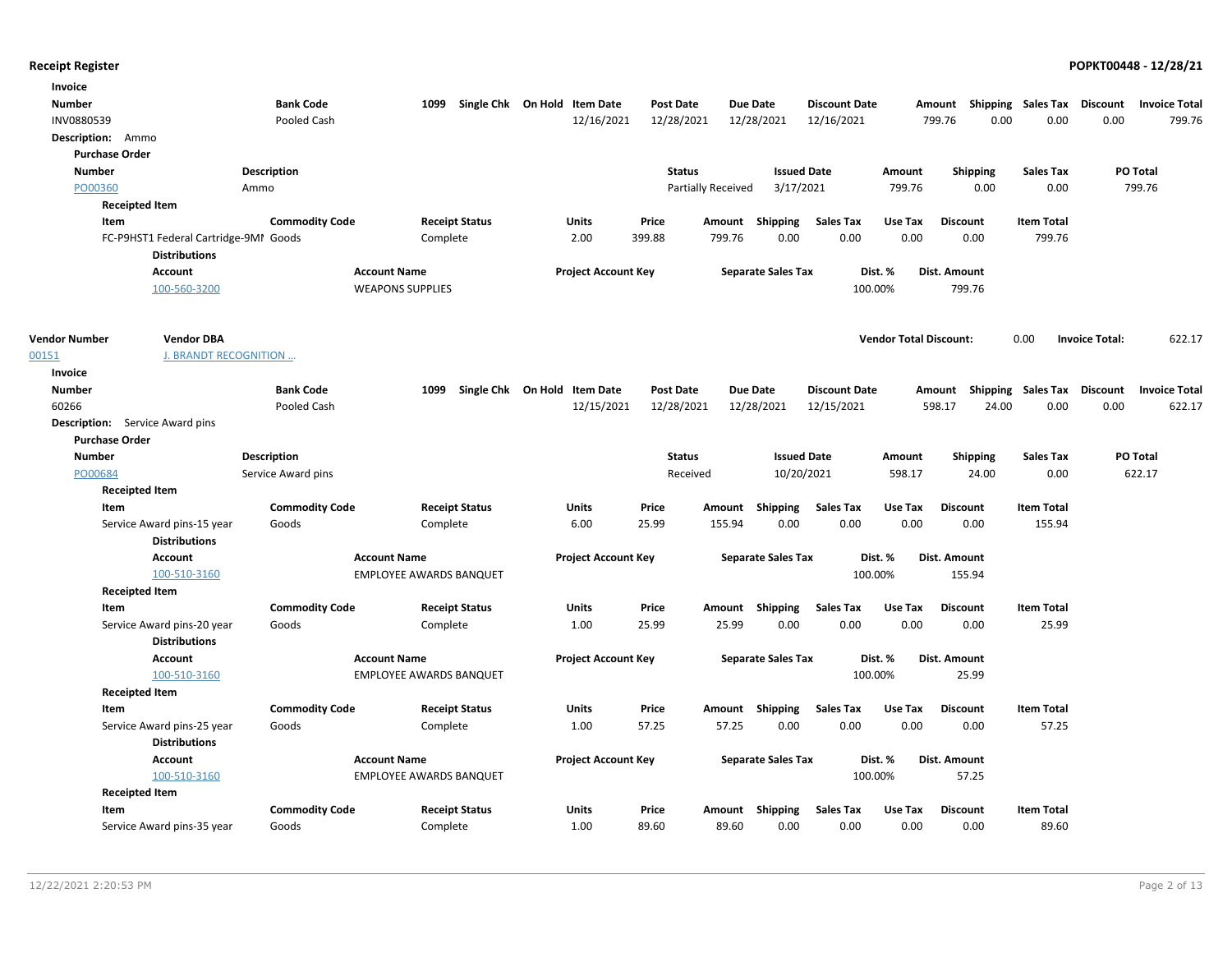|                       | <b>Distributions</b>                    |                       |                                |                                      |                  |          |                           |                      |                               |                                    |                   |                       |                      |
|-----------------------|-----------------------------------------|-----------------------|--------------------------------|--------------------------------------|------------------|----------|---------------------------|----------------------|-------------------------------|------------------------------------|-------------------|-----------------------|----------------------|
|                       | Account                                 |                       | <b>Account Name</b>            | <b>Project Account Key</b>           |                  |          | <b>Separate Sales Tax</b> |                      | Dist. %                       | Dist. Amount                       |                   |                       |                      |
|                       | 100-510-3160                            |                       | <b>EMPLOYEE AWARDS BANQUET</b> |                                      |                  |          |                           |                      | 100.00%                       | 89.60                              |                   |                       |                      |
|                       | <b>Receipted Item</b>                   |                       |                                |                                      |                  |          |                           |                      |                               |                                    |                   |                       |                      |
|                       | Item                                    | <b>Commodity Code</b> | <b>Receipt Status</b>          | Units                                | Price            |          | Amount Shipping           | <b>Sales Tax</b>     | Use Tax                       | <b>Discount</b>                    | <b>Item Total</b> |                       |                      |
|                       | Service Award pins-5 year               | Goods                 | Complete                       | 11.00                                | 24.49            | 269.39   | 24.00                     | 0.00                 | 0.00                          | 0.00                               | 293.39            |                       |                      |
|                       | <b>Distributions</b>                    |                       |                                |                                      |                  |          |                           |                      |                               |                                    |                   |                       |                      |
|                       | Account                                 |                       | <b>Account Name</b>            | <b>Project Account Key</b>           |                  |          | <b>Separate Sales Tax</b> |                      | Dist. %                       | Dist. Amount                       |                   |                       |                      |
|                       | 100-510-3160                            |                       | <b>EMPLOYEE AWARDS BANQUET</b> |                                      |                  |          |                           |                      | 100.00%                       | 293.39                             |                   |                       |                      |
| <b>Vendor Number</b>  | <b>Vendor DBA</b>                       |                       |                                |                                      |                  |          |                           |                      | <b>Vendor Total Discount:</b> |                                    | 0.00              | <b>Invoice Total:</b> | 2,051.07             |
| 00216                 | <b>OFFICE DEPOT</b>                     |                       |                                |                                      |                  |          |                           |                      |                               |                                    |                   |                       |                      |
| Invoice               |                                         |                       |                                |                                      |                  |          |                           |                      |                               |                                    |                   |                       |                      |
| <b>Number</b>         |                                         | <b>Bank Code</b>      | 1099                           | Single Chk On Hold Item Date         | <b>Post Date</b> |          | <b>Due Date</b>           | <b>Discount Date</b> |                               | Amount Shipping Sales Tax Discount |                   |                       | <b>Invoice Total</b> |
| 214347380001          |                                         | Pooled Cash           |                                | 12/15/2021                           | 12/28/2021       |          | 12/28/2021                | 12/15/2021           |                               | 470.12                             | 0.00<br>0.00      | 0.00                  | 470.12               |
|                       | <b>Description:</b> Office Supplies     |                       |                                |                                      |                  |          |                           |                      |                               |                                    |                   |                       |                      |
| <b>Purchase Order</b> |                                         |                       |                                |                                      |                  |          |                           |                      |                               |                                    |                   |                       |                      |
| <b>Number</b>         |                                         | Description           |                                |                                      | <b>Status</b>    |          | <b>Issued Date</b>        |                      | Amount                        | <b>Shipping</b>                    | <b>Sales Tax</b>  | PO Total              |                      |
| PO00759               |                                         | Office Supplies       |                                |                                      |                  | Received | 12/13/2021                |                      | 470.12                        | 0.00                               | 0.00              |                       | 470.12               |
|                       | <b>Receipted Item</b>                   |                       |                                |                                      |                  |          |                           |                      |                               |                                    |                   |                       |                      |
|                       | Item                                    | <b>Commodity Code</b> | <b>Receipt Status</b>          | Units                                | Price            |          | Amount Shipping           | <b>Sales Tax</b>     | Use Tax                       | <b>Discount</b>                    | <b>Item Total</b> |                       |                      |
|                       | Brother® TN-650 High-Yield Black Goods  |                       | Complete                       | 1.00                                 | 95.62            | 95.62    | 0.00                      | 0.00                 | 0.00                          | 0.00                               | 95.62             |                       |                      |
|                       |                                         |                       |                                | Vendor Part Number: 774465           |                  |          |                           |                      |                               |                                    |                   |                       |                      |
|                       | <b>Distributions</b>                    |                       |                                |                                      |                  |          |                           |                      |                               |                                    |                   |                       |                      |
|                       | Account                                 |                       | <b>Account Name</b>            | <b>Project Account Key</b>           |                  |          | <b>Separate Sales Tax</b> |                      | Dist. %                       | Dist. Amount                       |                   |                       |                      |
|                       | 100-475-3100                            |                       | <b>OFFICE SUPPLIES</b>         |                                      |                  |          |                           |                      | 100.00%                       | 95.62                              |                   |                       |                      |
|                       | <b>Receipted Item</b>                   |                       |                                |                                      |                  |          |                           |                      |                               |                                    |                   |                       |                      |
|                       | Item                                    | <b>Commodity Code</b> | <b>Receipt Status</b>          | Units                                | Price            |          | Amount Shipping           | <b>Sales Tax</b>     | Use Tax                       | <b>Discount</b>                    | <b>Item Total</b> |                       |                      |
|                       | Dell™ DRYXV High-Yield Black Ton Goods  |                       | Complete                       | 1.00                                 | 117.79           | 117.79   | 0.00                      | 0.00                 | 0.00                          | 0.00                               | 117.79            |                       |                      |
|                       |                                         |                       |                                | Vendor Part Number: 877507           |                  |          |                           |                      |                               |                                    |                   |                       |                      |
|                       | <b>Distributions</b>                    |                       |                                |                                      |                  |          |                           |                      |                               |                                    |                   |                       |                      |
|                       | Account                                 |                       | <b>Account Name</b>            | <b>Project Account Key</b>           |                  |          | <b>Separate Sales Tax</b> |                      | Dist. %                       | Dist. Amount                       |                   |                       |                      |
|                       | 100-475-3100                            |                       | OFFICE SUPPLIES                |                                      |                  |          |                           |                      | 100.00%                       | 117.79                             |                   |                       |                      |
|                       | <b>Receipted Item</b>                   |                       |                                |                                      |                  |          |                           |                      |                               |                                    |                   |                       |                      |
| Item                  |                                         | <b>Commodity Code</b> | <b>Receipt Status</b>          | Units                                | Price            |          | Amount Shipping           | <b>Sales Tax</b>     | Use Tax                       | <b>Discount</b>                    | <b>Item Total</b> |                       |                      |
|                       | HP 26A Black LaserJet Toner Cartr Goods |                       | Complete                       | 1.00                                 | 83.01            | 83.01    | 0.00                      | 0.00                 | 0.00                          | 0.00                               | 83.01             |                       |                      |
|                       |                                         |                       |                                | Vendor Part Number: 246428           |                  |          |                           |                      |                               |                                    |                   |                       |                      |
|                       | <b>Distributions</b>                    |                       |                                |                                      |                  |          |                           |                      |                               |                                    |                   |                       |                      |
|                       | Account                                 |                       | <b>Account Name</b>            | <b>Project Account Key</b>           |                  |          | <b>Separate Sales Tax</b> |                      | Dist. %                       | <b>Dist. Amount</b>                |                   |                       |                      |
|                       | 100-475-3100                            |                       | OFFICE SUPPLIES                |                                      |                  |          |                           |                      | 100.00%                       | 83.01                              |                   |                       |                      |
|                       | <b>Receipted Item</b>                   |                       |                                |                                      |                  |          |                           |                      |                               |                                    |                   |                       |                      |
|                       | Item                                    | <b>Commodity Code</b> | <b>Receipt Status</b>          | <b>Units</b>                         | Price            |          | Amount Shipping           | Sales Tax            | Use Tax                       | <b>Discount</b>                    | <b>Item Total</b> |                       |                      |
|                       | HP 508A Black Toner Cartridge (CI Goods |                       | Complete                       | 1.00                                 | 139.20           | 139.20   | 0.00                      | 0.00                 | 0.00                          | 0.00                               | 139.20            |                       |                      |
|                       |                                         |                       |                                | 508901<br><b>Vendor Part Number:</b> |                  |          |                           |                      |                               |                                    |                   |                       |                      |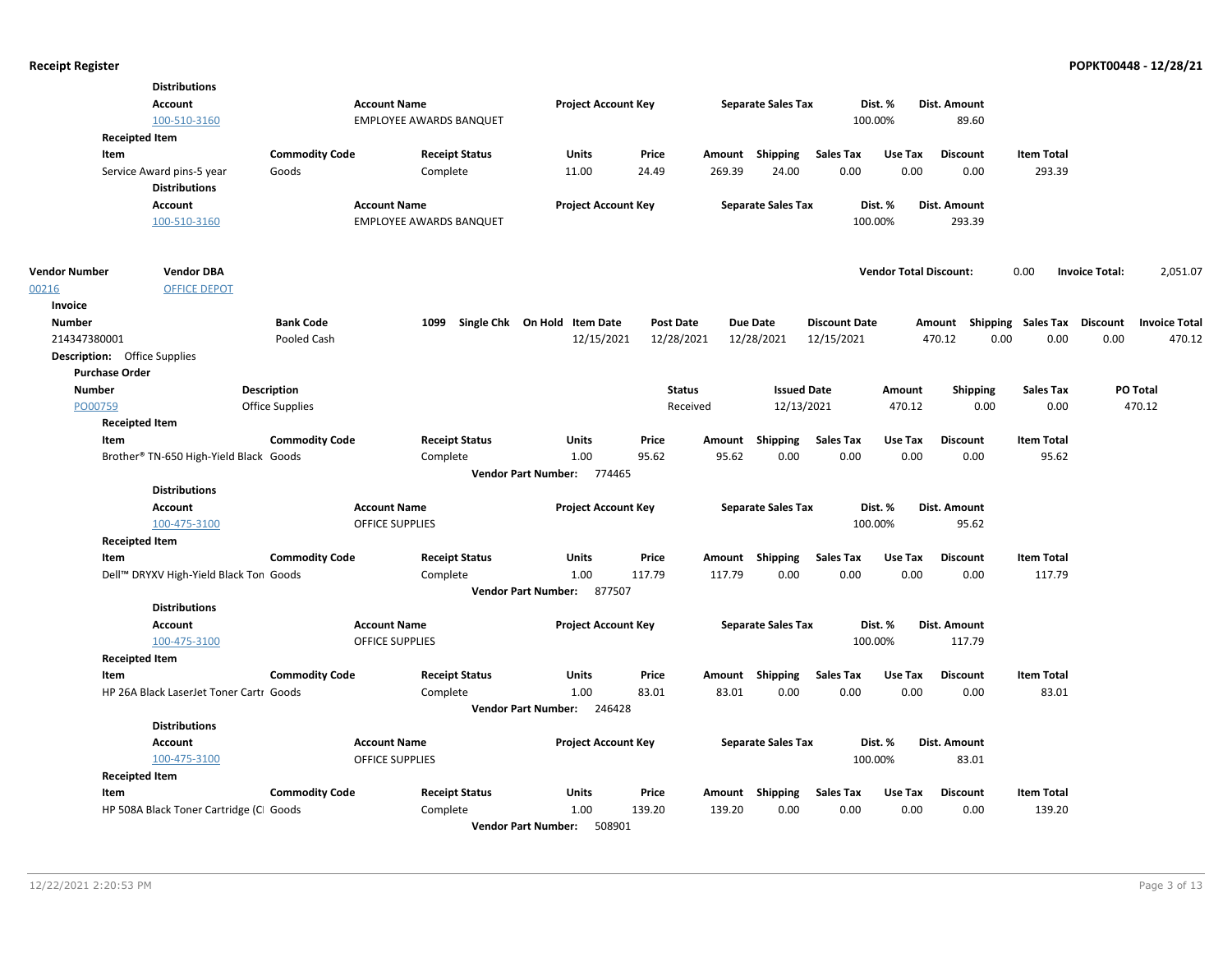| <b>Distributions</b>                   |                       |                        |                                      |                  |                 |                           |                      |         |                 |                             |                 |                      |
|----------------------------------------|-----------------------|------------------------|--------------------------------------|------------------|-----------------|---------------------------|----------------------|---------|-----------------|-----------------------------|-----------------|----------------------|
| <b>Account</b>                         |                       | <b>Account Name</b>    | <b>Project Account Key</b>           |                  |                 | <b>Separate Sales Tax</b> |                      | Dist. % | Dist. Amount    |                             |                 |                      |
| 100-475-3100                           |                       | <b>OFFICE SUPPLIES</b> |                                      |                  |                 |                           | 100.00%              |         | 139.20          |                             |                 |                      |
| <b>Receipted Item</b>                  |                       |                        |                                      |                  |                 |                           |                      |         |                 |                             |                 |                      |
| Item                                   | <b>Commodity Code</b> | <b>Receipt Status</b>  | Units                                | Price            | Amount          | Shipping                  | <b>Sales Tax</b>     | Use Tax | <b>Discount</b> | <b>Item Total</b>           |                 |                      |
| Security Envelopes Left Window, Goods  |                       | Complete               | 2.00                                 | 17.25            | 34.50           | 0.00                      | 0.00                 | 0.00    | 0.00            | 34.50                       |                 |                      |
|                                        |                       |                        | <b>Vendor Part Number:</b><br>679428 |                  |                 |                           |                      |         |                 |                             |                 |                      |
| <b>Distributions</b>                   |                       |                        |                                      |                  |                 |                           |                      |         |                 |                             |                 |                      |
| <b>Account</b>                         |                       | <b>Account Name</b>    | <b>Project Account Key</b>           |                  |                 | <b>Separate Sales Tax</b> |                      | Dist. % | Dist. Amount    |                             |                 |                      |
| 100-475-3100                           |                       | <b>OFFICE SUPPLIES</b> |                                      |                  |                 |                           | 100.00%              |         | 34.50           |                             |                 |                      |
| Invoice                                |                       |                        |                                      |                  |                 |                           |                      |         |                 |                             |                 |                      |
| Number                                 | <b>Bank Code</b>      | 1099                   | Single Chk On Hold Item Date         | <b>Post Date</b> | <b>Due Date</b> |                           | <b>Discount Date</b> |         | Amount          | Shipping Sales Tax Discount |                 | <b>Invoice Total</b> |
| 214918442001                           | Pooled Cash           |                        | 12/9/2021                            | 12/28/2021       |                 | 12/28/2021                | 12/9/2021            |         | 89.98<br>0.00   | 0.00                        | 0.00            | 89.98                |
| <b>Description:</b> Envelopes          |                       |                        |                                      |                  |                 |                           |                      |         |                 |                             |                 |                      |
| <b>Purchase Order</b>                  |                       |                        |                                      |                  |                 |                           |                      |         |                 |                             |                 |                      |
| <b>Number</b>                          | <b>Description</b>    |                        |                                      | <b>Status</b>    |                 | <b>Issued Date</b>        |                      | Amount  | <b>Shipping</b> | <b>Sales Tax</b>            | PO Total        |                      |
| PO00751                                | Envelopes             |                        |                                      | Received         |                 | 12/9/2021                 |                      | 89.98   | 0.00            | 0.00                        |                 | 89.98                |
| <b>Receipted Item</b>                  |                       |                        |                                      |                  |                 |                           |                      |         |                 |                             |                 |                      |
| Item                                   | <b>Commodity Code</b> | <b>Receipt Status</b>  | Units                                | Price            | Amount          | Shipping                  | <b>Sales Tax</b>     | Use Tax | <b>Discount</b> | <b>Item Total</b>           |                 |                      |
| <b>Check Envelopes</b>                 | Goods                 | Complete               | 2.00                                 | 44.99            | 89.98           | 0.00                      | 0.00                 | 0.00    | 0.00            | 89.98                       |                 |                      |
| <b>Distributions</b>                   |                       |                        |                                      |                  |                 |                           |                      |         |                 |                             |                 |                      |
| <b>Account</b>                         |                       | <b>Account Name</b>    | <b>Project Account Key</b>           |                  |                 | <b>Separate Sales Tax</b> |                      | Dist. % | Dist. Amount    |                             |                 |                      |
| 100-510-3100                           |                       | <b>OFFICE SUPPLIES</b> |                                      |                  |                 |                           | 100.00%              |         | 89.98           |                             |                 |                      |
| Invoice                                |                       |                        |                                      |                  |                 |                           |                      |         |                 |                             |                 |                      |
| <b>Number</b>                          | <b>Bank Code</b>      | 1099                   | Single Chk On Hold Item Date         | <b>Post Date</b> | <b>Due Date</b> |                           | <b>Discount Date</b> |         | Amount          | <b>Shipping Sales Tax</b>   | Discount        | <b>Invoice Total</b> |
| 215133236001                           | Pooled Cash           |                        | 12/14/2021                           | 12/28/2021       |                 | 12/28/2021                | 12/14/2021           |         | 641.97<br>0.00  | 0.00                        | 0.00            | 641.97               |
| <b>Description:</b> printer toner      |                       |                        |                                      |                  |                 |                           |                      |         |                 |                             |                 |                      |
| <b>Purchase Order</b>                  |                       |                        |                                      |                  |                 |                           |                      |         |                 |                             |                 |                      |
| <b>Number</b>                          | <b>Description</b>    |                        |                                      | <b>Status</b>    |                 | <b>Issued Date</b>        |                      | Amount  | Shipping        | Sales Tax                   | <b>PO Total</b> |                      |
| PO00758                                | printer toner         |                        |                                      | Received         |                 | 12/13/2021                |                      | 641.97  | 0.00            | 0.00                        |                 | 641.97               |
| <b>Receipted Item</b>                  |                       |                        |                                      |                  |                 |                           |                      |         |                 |                             |                 |                      |
| Item                                   | <b>Commodity Code</b> | <b>Receipt Status</b>  | <b>Units</b>                         | Price            | Amount          | Shipping                  | <b>Sales Tax</b>     | Use Tax | <b>Discount</b> | <b>Item Total</b>           |                 |                      |
| #6803494 HighYield Magenta Tor Goods   |                       | Complete               | 1.00                                 | 234.99           | 234.99          | 0.00                      | 0.00                 | 0.00    | 0.00            | 234.99                      |                 |                      |
| <b>Distributions</b>                   |                       |                        |                                      |                  |                 |                           |                      |         |                 |                             |                 |                      |
| <b>Account</b>                         |                       | <b>Account Name</b>    | <b>Project Account Key</b>           |                  |                 | <b>Separate Sales Tax</b> |                      | Dist. % | Dist. Amount    |                             |                 |                      |
| 100-560-3100                           |                       | <b>OFFICE SUPPLIES</b> |                                      |                  |                 |                           | 100.00%              |         | 234.99          |                             |                 |                      |
| <b>Receipted Item</b>                  |                       |                        |                                      |                  |                 |                           |                      |         |                 |                             |                 |                      |
| Item                                   | <b>Commodity Code</b> | <b>Receipt Status</b>  | Units                                | Price            | Amount Shipping |                           | <b>Sales Tax</b>     | Use Tax | <b>Discount</b> | <b>Item Total</b>           |                 |                      |
| #9140644 Black High Yield LaserJ Goods |                       | Complete               | 1.00                                 | 171.99           | 171.99          | 0.00                      | 0.00                 | 0.00    | 0.00            | 171.99                      |                 |                      |
| <b>Distributions</b>                   |                       |                        |                                      |                  |                 |                           |                      |         |                 |                             |                 |                      |
| <b>Account</b>                         |                       | <b>Account Name</b>    | <b>Project Account Key</b>           |                  |                 | <b>Separate Sales Tax</b> |                      | Dist. % | Dist. Amount    |                             |                 |                      |
| 100-560-3100                           |                       | <b>OFFICE SUPPLIES</b> |                                      |                  |                 |                           | 100.00%              |         | 171.99          |                             |                 |                      |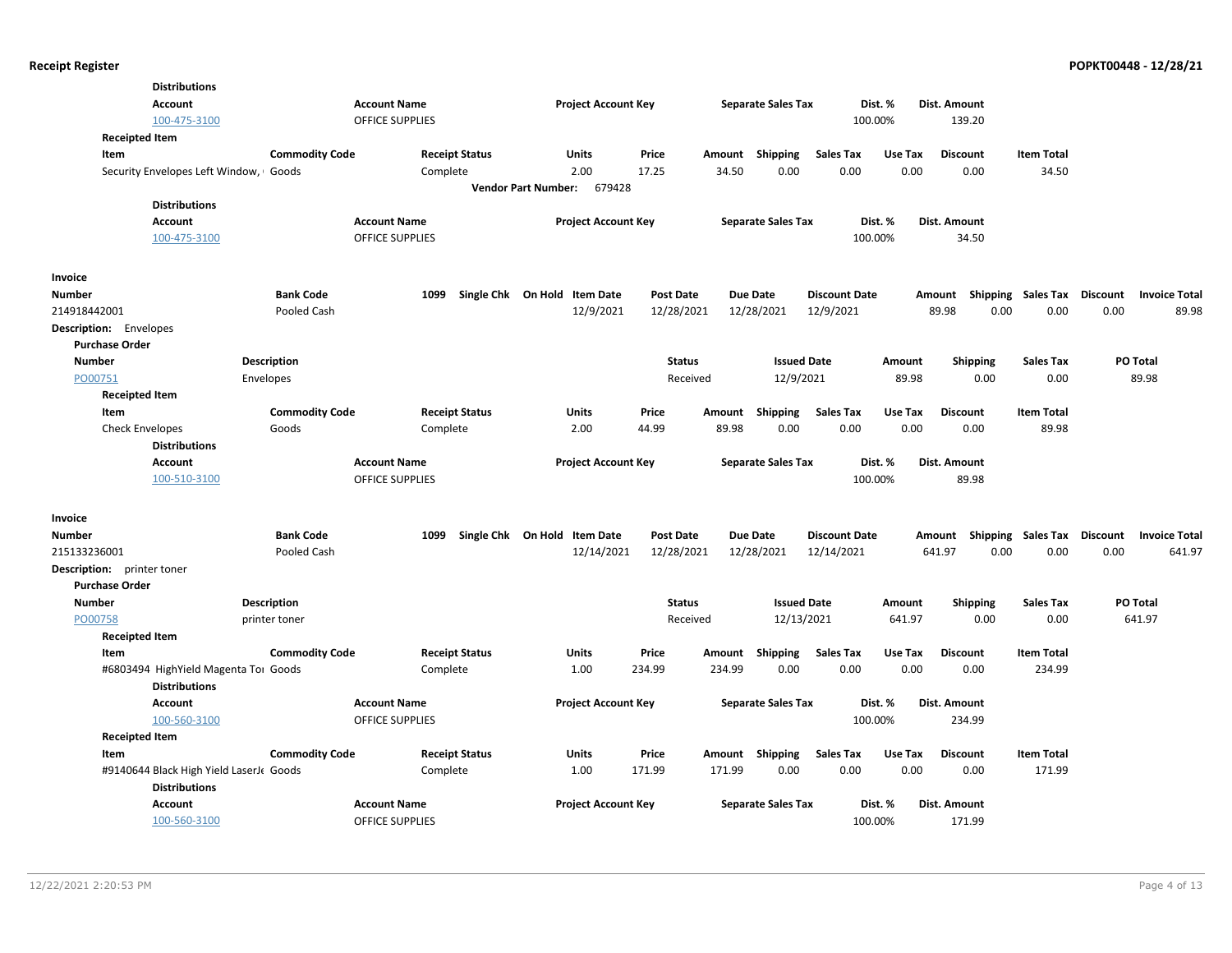| <b>Receipted Item</b>                 |                        |                        |                              |                  |          |                           |                      |         |                                    |                   |                                         |       |
|---------------------------------------|------------------------|------------------------|------------------------------|------------------|----------|---------------------------|----------------------|---------|------------------------------------|-------------------|-----------------------------------------|-------|
| Item                                  | <b>Commodity Code</b>  | <b>Receipt Status</b>  | Units                        | Price            | Amount   | Shipping                  | <b>Sales Tax</b>     | Use Tax | <b>Discount</b>                    | <b>Item Total</b> |                                         |       |
| #9441741 HP 414X High-Yield Cya Goods |                        | Complete               | 1.00                         | 234.99           | 234.99   | 0.00                      | 0.00                 | 0.00    | 0.00                               | 234.99            |                                         |       |
| <b>Distributions</b>                  |                        |                        |                              |                  |          |                           |                      |         |                                    |                   |                                         |       |
| <b>Account</b>                        | <b>Account Name</b>    |                        | <b>Project Account Key</b>   |                  |          | <b>Separate Sales Tax</b> |                      | Dist. % | Dist. Amount                       |                   |                                         |       |
| 100-560-3100                          |                        | <b>OFFICE SUPPLIES</b> |                              |                  |          |                           |                      | 100.00% | 234.99                             |                   |                                         |       |
| Invoice                               |                        |                        |                              |                  |          |                           |                      |         |                                    |                   |                                         |       |
| Number                                | <b>Bank Code</b>       | 1099                   | Single Chk On Hold Item Date | <b>Post Date</b> |          | <b>Due Date</b>           | <b>Discount Date</b> |         | Amount Shipping                    | Sales Tax         | <b>Discount</b><br><b>Invoice Total</b> |       |
| 215134936001                          | Pooled Cash            |                        | 12/13/2021                   | 12/28/2021       |          | 12/28/2021                | 12/13/2021           |         | 234.99<br>0.00                     | 0.00              | 0.00<br>234.99                          |       |
| Description: printer toner            |                        |                        |                              |                  |          |                           |                      |         |                                    |                   |                                         |       |
| <b>Purchase Order</b>                 |                        |                        |                              |                  |          |                           |                      |         |                                    |                   |                                         |       |
| <b>Number</b>                         | Description            |                        |                              | <b>Status</b>    |          | <b>Issued Date</b>        |                      | Amount  | <b>Shipping</b>                    | <b>Sales Tax</b>  | PO Total                                |       |
| PO00758                               | printer toner          |                        |                              |                  | Received | 12/13/2021                |                      | 234.99  | 0.00                               | 0.00              | 234.99                                  |       |
| <b>Receipted Item</b>                 |                        |                        |                              |                  |          |                           |                      |         |                                    |                   |                                         |       |
| Item                                  | <b>Commodity Code</b>  | <b>Receipt Status</b>  | Units                        | Price            | Amount   | <b>Shipping</b>           | <b>Sales Tax</b>     | Use Tax | <b>Discount</b>                    | <b>Item Total</b> |                                         |       |
| #9140644 Yellow High Yield Tone Goods |                        | Complete               | 1.00                         | 234.99           | 234.99   | 0.00                      | 0.00                 | 0.00    | 0.00                               | 234.99            |                                         |       |
| <b>Distributions</b>                  |                        |                        |                              |                  |          |                           |                      |         |                                    |                   |                                         |       |
| <b>Account</b>                        | <b>Account Name</b>    |                        | <b>Project Account Key</b>   |                  |          | <b>Separate Sales Tax</b> |                      | Dist. % | Dist. Amount                       |                   |                                         |       |
| 100-560-3100                          |                        | OFFICE SUPPLIES        |                              |                  |          |                           |                      | 100.00% | 234.99                             |                   |                                         |       |
| Invoice                               |                        |                        |                              |                  |          |                           |                      |         |                                    |                   |                                         |       |
| Number                                | <b>Bank Code</b>       | 1099                   | Single Chk On Hold Item Date | <b>Post Date</b> |          | <b>Due Date</b>           | <b>Discount Date</b> |         | Amount Shipping Sales Tax Discount |                   | <b>Invoice Total</b>                    |       |
| 216869718001                          | Pooled Cash            |                        | 12/15/2021                   | 12/28/2021       |          | 12/28/2021                | 12/15/2021           |         | 75.59<br>0.00                      | 0.00              | 0.00                                    | 75.59 |
| <b>Description:</b> Offie SUpplies    |                        |                        |                              |                  |          |                           |                      |         |                                    |                   |                                         |       |
| <b>Purchase Order</b>                 |                        |                        |                              |                  |          |                           |                      |         |                                    |                   |                                         |       |
| <b>Number</b>                         | Description            |                        |                              | <b>Status</b>    |          | <b>Issued Date</b>        |                      | Amount  | <b>Shipping</b>                    | <b>Sales Tax</b>  | PO Total                                |       |
| PO00762                               | Offie SUpplies         |                        |                              |                  | Received | 12/15/2021                |                      | 11.99   | 0.00                               | 0.00              | 11.99                                   |       |
| <b>Receipted Item</b>                 |                        |                        |                              |                  |          |                           |                      |         |                                    |                   |                                         |       |
| Item                                  | <b>Commodity Code</b>  | <b>Receipt Status</b>  | Units                        | Price            | Amount   | <b>Shipping</b>           | <b>Sales Tax</b>     | Use Tax | <b>Discount</b>                    | <b>Item Total</b> |                                         |       |
| Desk Calendar                         | Goods                  | Complete               | 1.00                         | 11.99            | 11.99    | 0.00                      | 0.00                 | 0.00    | 0.00                               | 11.99             |                                         |       |
| <b>Distributions</b>                  |                        |                        |                              |                  |          |                           |                      |         |                                    |                   |                                         |       |
| Account                               | <b>Account Name</b>    |                        | <b>Project Account Key</b>   |                  |          | <b>Separate Sales Tax</b> |                      | Dist. % | Dist. Amount                       |                   |                                         |       |
| 100-590-3100                          |                        | <b>OFFICE SUPPLIES</b> |                              |                  |          |                           |                      | 100.00% | 11.99                              |                   |                                         |       |
| <b>Purchase Order</b>                 |                        |                        |                              |                  |          |                           |                      |         |                                    |                   |                                         |       |
| Number                                | Description            |                        |                              | <b>Status</b>    |          | <b>Issued Date</b>        |                      | Amount  | <b>Shipping</b>                    | <b>Sales Tax</b>  | PO Total                                |       |
| PO00761                               | <b>Office Supplies</b> |                        |                              |                  | Received | 12/15/2021                |                      | 15.88   | 0.00                               | 0.00              | 15.88                                   |       |
| <b>Receipted Item</b>                 |                        |                        |                              |                  |          |                           |                      |         |                                    |                   |                                         |       |
| Item                                  | <b>Commodity Code</b>  | <b>Receipt Status</b>  | <b>Units</b>                 | Price            | Amount   | Shipping                  | <b>Sales Tax</b>     | Use Tax | <b>Discount</b>                    | <b>Item Total</b> |                                         |       |
| Envelopes                             | Goods                  | Complete               | 1.00                         | 15.88            | 15.88    | 0.00                      | 0.00                 | 0.00    | 0.00                               | 15.88             |                                         |       |
| <b>Distributions</b>                  |                        |                        |                              |                  |          |                           |                      |         |                                    |                   |                                         |       |
| Account                               | <b>Account Name</b>    |                        | <b>Project Account Key</b>   |                  |          | <b>Separate Sales Tax</b> |                      | Dist. % | Dist. Amount                       |                   |                                         |       |
| 100-510-3100                          |                        | <b>OFFICE SUPPLIES</b> |                              |                  |          |                           |                      | 100.00% | 15.88                              |                   |                                         |       |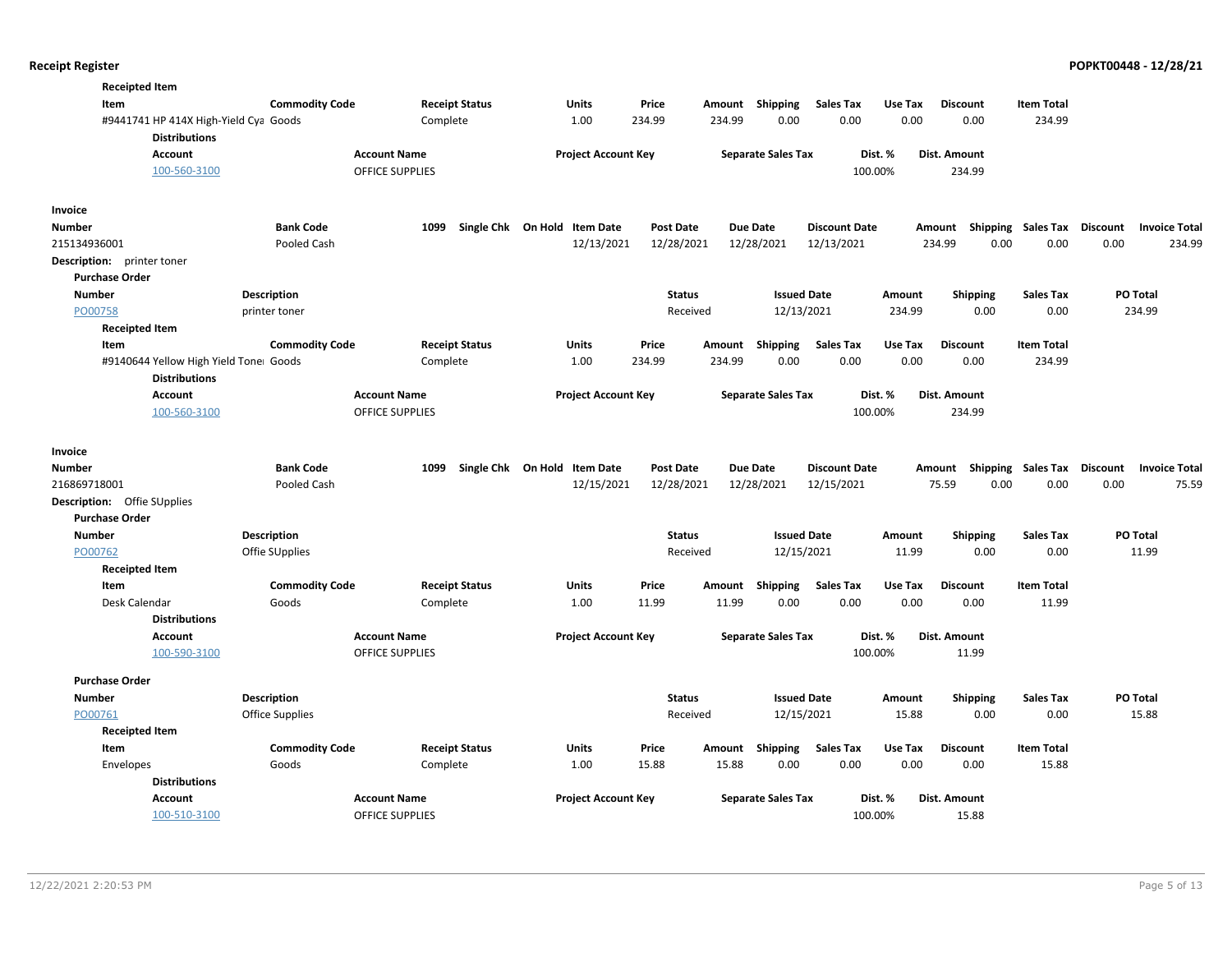| <b>Purchase Order</b>               |                        |                        |                              |                  |        |                           |                      |         |                           |                   |                 |                      |
|-------------------------------------|------------------------|------------------------|------------------------------|------------------|--------|---------------------------|----------------------|---------|---------------------------|-------------------|-----------------|----------------------|
| <b>Number</b>                       | <b>Description</b>     |                        |                              | <b>Status</b>    |        | <b>Issued Date</b>        |                      | Amount  | <b>Shipping</b>           | <b>Sales Tax</b>  |                 | PO Total             |
| PO00762                             | Offie SUpplies         |                        |                              | Received         |        | 12/15/2021                |                      | 47.72   | 0.00                      | 0.00              |                 | 47.72                |
| <b>Receipted Item</b>               |                        |                        |                              |                  |        |                           |                      |         |                           |                   |                 |                      |
| Item                                | <b>Commodity Code</b>  | <b>Receipt Status</b>  | <b>Units</b>                 | Price            | Amount | <b>Shipping</b>           | <b>Sales Tax</b>     | Use Tax | <b>Discount</b>           | <b>Item Total</b> |                 |                      |
| Highlighters                        | Goods                  | Complete               | 1.00                         | 6.14             | 6.14   | 0.00                      | 0.00                 | 0.00    | 0.00                      | 6.14              |                 |                      |
| <b>Distributions</b>                |                        |                        |                              |                  |        |                           |                      |         |                           |                   |                 |                      |
| Account                             |                        | <b>Account Name</b>    | <b>Project Account Key</b>   |                  |        | <b>Separate Sales Tax</b> |                      | Dist. % | Dist. Amount              |                   |                 |                      |
| 100-590-3100                        |                        | <b>OFFICE SUPPLIES</b> |                              |                  |        |                           | 100.00%              |         | 6.14                      |                   |                 |                      |
| <b>Receipted Item</b>               |                        |                        |                              |                  |        |                           |                      |         |                           |                   |                 |                      |
| Item                                | <b>Commodity Code</b>  | <b>Receipt Status</b>  | Units                        | Price            | Amount | Shipping                  | <b>Sales Tax</b>     | Use Tax | <b>Discount</b>           | <b>Item Total</b> |                 |                      |
| <b>Weekly Calendars</b>             | Goods                  | Complete               | 2.00                         | 20.79            | 41.58  | 0.00                      | 0.00                 | 0.00    | 0.00                      | 41.58             |                 |                      |
| <b>Distributions</b>                |                        |                        |                              |                  |        |                           |                      |         |                           |                   |                 |                      |
| Account                             |                        | <b>Account Name</b>    | <b>Project Account Key</b>   |                  |        | <b>Separate Sales Tax</b> |                      | Dist. % | Dist. Amount              |                   |                 |                      |
| 100-590-3100                        |                        | <b>OFFICE SUPPLIES</b> |                              |                  |        |                           | 100.00%              |         | 41.58                     |                   |                 |                      |
|                                     |                        |                        |                              |                  |        |                           |                      |         |                           |                   |                 |                      |
| Invoice                             |                        |                        |                              |                  |        |                           |                      |         |                           |                   |                 |                      |
| <b>Number</b>                       | <b>Bank Code</b>       | 1099                   | Single Chk On Hold Item Date | <b>Post Date</b> |        | <b>Due Date</b>           | <b>Discount Date</b> |         | Amount Shipping Sales Tax |                   | Discount        | <b>Invoice Total</b> |
| 216873415001                        | Pooled Cash            |                        | 12/15/2021                   | 12/28/2021       |        | 12/28/2021                | 12/15/2021           |         | 0.00<br>43.86             | 0.00              | 0.00            | 43.86                |
| <b>Description:</b> Office Supplies |                        |                        |                              |                  |        |                           |                      |         |                           |                   |                 |                      |
| <b>Purchase Order</b>               |                        |                        |                              |                  |        |                           |                      |         |                           |                   |                 |                      |
| <b>Number</b>                       | Description            |                        |                              | <b>Status</b>    |        | <b>Issued Date</b>        |                      | Amount  | <b>Shipping</b>           | <b>Sales Tax</b>  |                 | PO Total             |
| PO00761                             | <b>Office Supplies</b> |                        |                              | Received         |        | 12/15/2021                |                      | 43.86   | 0.00                      | 0.00              |                 | 43.86                |
| <b>Receipted Item</b>               |                        |                        |                              |                  |        |                           |                      |         |                           |                   |                 |                      |
| Item                                | <b>Commodity Code</b>  | <b>Receipt Status</b>  | <b>Units</b>                 | Price            | Amount | <b>Shipping</b>           | <b>Sales Tax</b>     | Use Tax | <b>Discount</b>           | <b>Item Total</b> |                 |                      |
| 1099s                               | Goods                  | Complete               | 1.00                         | 18.99            | 18.99  | 0.00                      | 0.00                 | 0.00    | 0.00                      | 18.99             |                 |                      |
| <b>Distributions</b>                |                        |                        |                              |                  |        |                           |                      |         |                           |                   |                 |                      |
| Account                             |                        | <b>Account Name</b>    | <b>Project Account Key</b>   |                  |        | <b>Separate Sales Tax</b> |                      | Dist. % | Dist. Amount              |                   |                 |                      |
| 100-510-3100                        |                        | <b>OFFICE SUPPLIES</b> |                              |                  |        |                           | 100.00%              |         | 18.99                     |                   |                 |                      |
| <b>Receipted Item</b>               |                        |                        |                              |                  |        |                           |                      |         |                           |                   |                 |                      |
| Item                                | <b>Commodity Code</b>  | <b>Receipt Status</b>  | <b>Units</b>                 | Price            | Amount | <b>Shipping</b>           | <b>Sales Tax</b>     | Use Tax | <b>Discount</b>           | <b>Item Total</b> |                 |                      |
| W-2 Forms                           | Goods                  | Complete               | 3.00                         | 8.29             | 24.87  | 0.00                      | 0.00                 | 0.00    | 0.00                      | 24.87             |                 |                      |
| <b>Distributions</b>                |                        |                        |                              |                  |        |                           |                      |         |                           |                   |                 |                      |
| Account                             |                        | <b>Account Name</b>    | <b>Project Account Key</b>   |                  |        | <b>Separate Sales Tax</b> |                      | Dist. % | Dist. Amount              |                   |                 |                      |
| 100-510-3100                        |                        | <b>OFFICE SUPPLIES</b> |                              |                  |        |                           | 100.00%              |         | 24.87                     |                   |                 |                      |
|                                     |                        |                        |                              |                  |        |                           |                      |         |                           |                   |                 |                      |
| Invoice                             |                        |                        |                              |                  |        |                           |                      |         |                           |                   |                 |                      |
| <b>Number</b>                       | <b>Bank Code</b>       | 1099                   | Single Chk On Hold Item Date | <b>Post Date</b> |        | <b>Due Date</b>           | <b>Discount Date</b> |         | Amount Shipping           | Sales Tax         | <b>Discount</b> | <b>Invoice Total</b> |
| 217128914001                        | Pooled Cash            |                        | 12/16/2021                   | 12/16/2021       |        | 12/16/2021                | 12/16/2021           |         | 478.23<br>0.00            | 0.00              | 0.00            | 478.23               |
| <b>Description:</b> Office supplies |                        |                        |                              |                  |        |                           |                      |         |                           |                   |                 |                      |
| <b>Purchase Order</b>               |                        |                        |                              |                  |        |                           |                      |         |                           |                   |                 |                      |
| Number                              | <b>Description</b>     |                        |                              | <b>Status</b>    |        | <b>Issued Date</b>        |                      | Amount  | <b>Shipping</b>           | <b>Sales Tax</b>  |                 | PO Total             |
| PO00760                             | Office supplies        |                        |                              | Received         |        | 12/14/2021                |                      | 478.23  | 0.00                      | 0.00              |                 | 478.23               |
|                                     |                        |                        |                              |                  |        |                           |                      |         |                           |                   |                 |                      |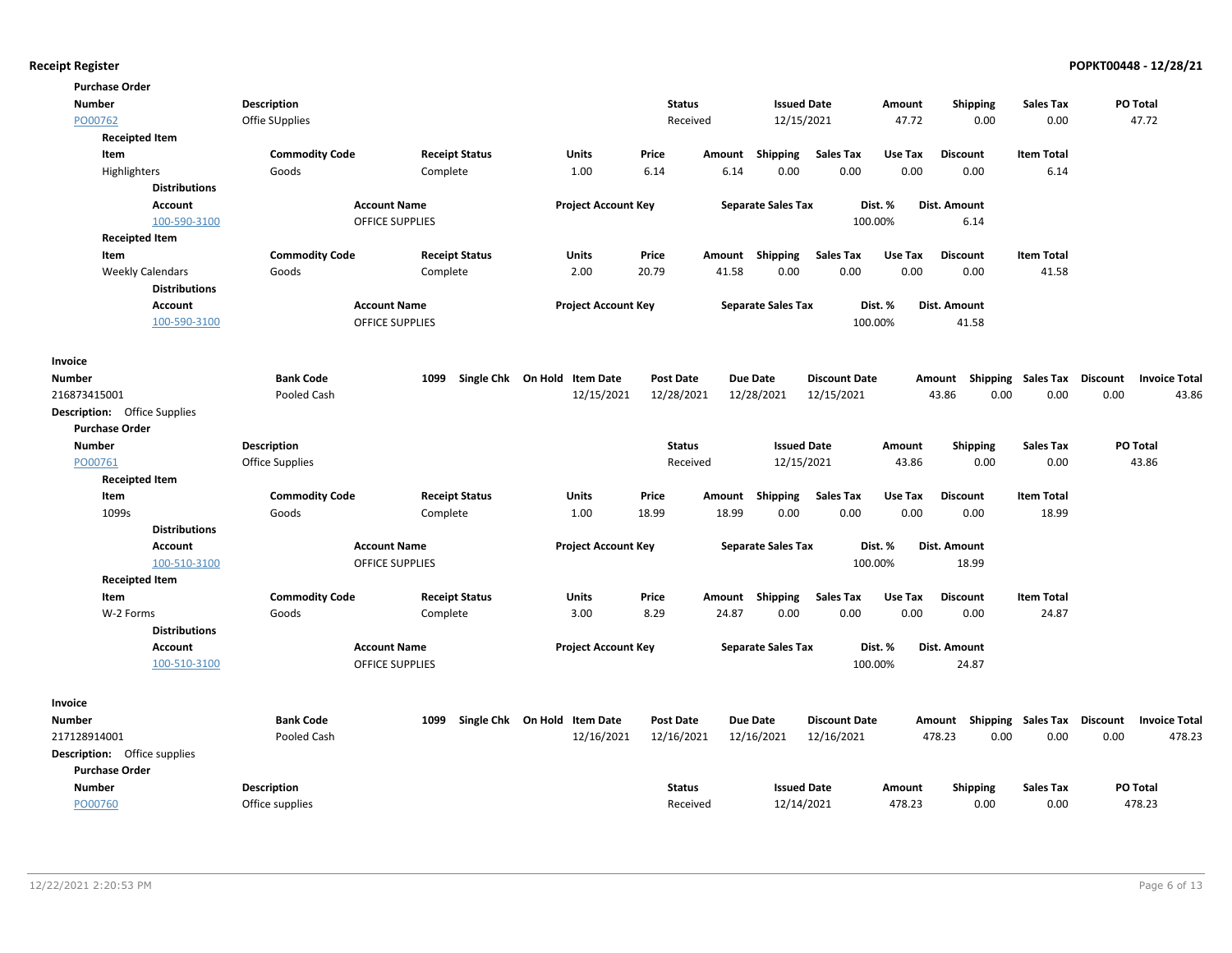| <b>Receipted Item</b>                                          |                       |                        |                       |                            |       |        |                           |                  |         |                 |                   |
|----------------------------------------------------------------|-----------------------|------------------------|-----------------------|----------------------------|-------|--------|---------------------------|------------------|---------|-----------------|-------------------|
| Item                                                           | <b>Commodity Code</b> |                        | <b>Receipt Status</b> | Units                      | Price | Amount | Shipping                  | <b>Sales Tax</b> | Use Tax | <b>Discount</b> | <b>Item Total</b> |
| #196517 Boise Copy Paper<br><b>Distributions</b>               | Goods                 |                        | Complete              | 3.00                       | 41.18 | 123.54 | 0.00                      | 0.00             | 0.00    | 0.00            | 123.54            |
| <b>Account</b>                                                 |                       | <b>Account Name</b>    |                       | <b>Project Account Key</b> |       |        | <b>Separate Sales Tax</b> |                  | Dist. % | Dist. Amount    |                   |
| 100-665-3100                                                   |                       | OFFICE SUPPLIES        |                       |                            |       |        |                           |                  | 100.00% | 123.54          |                   |
| <b>Receipted Item</b>                                          |                       |                        |                       |                            |       |        |                           |                  |         |                 |                   |
| Item                                                           | <b>Commodity Code</b> |                        | <b>Receipt Status</b> | <b>Units</b>               | Price | Amount | Shipping                  | <b>Sales Tax</b> | Use Tax | <b>Discount</b> | <b>Item Total</b> |
| #431632 HP 952 XL Ink                                          | Goods                 |                        | Complete              | 1.00                       | 96.81 | 96.81  | 0.00                      | 0.00             | 0.00    | 0.00            | 96.81             |
| <b>Distributions</b>                                           |                       |                        |                       |                            |       |        |                           |                  |         |                 |                   |
| <b>Account</b>                                                 |                       | <b>Account Name</b>    |                       | <b>Project Account Key</b> |       |        | <b>Separate Sales Tax</b> |                  | Dist. % | Dist. Amount    |                   |
| 100-665-3100                                                   |                       | <b>OFFICE SUPPLIES</b> |                       |                            |       |        |                           |                  | 100.00% | 96.81           |                   |
| <b>Receipted Item</b>                                          |                       |                        |                       |                            |       |        |                           |                  |         |                 |                   |
| Item                                                           | <b>Commodity Code</b> |                        | <b>Receipt Status</b> | Units                      | Price | Amount | <b>Shipping</b>           | <b>Sales Tax</b> | Use Tax | <b>Discount</b> | <b>Item Total</b> |
| #434207 HP 950XL Ink                                           | Goods                 |                        | Complete              | 1.00                       | 97.66 | 97.66  | 0.00                      | 0.00             | 0.00    | 0.00            | 97.66             |
| <b>Distributions</b>                                           |                       |                        |                       |                            |       |        |                           |                  |         |                 |                   |
| <b>Account</b>                                                 |                       | <b>Account Name</b>    |                       | <b>Project Account Key</b> |       |        | <b>Separate Sales Tax</b> |                  | Dist. % | Dist. Amount    |                   |
| 100-665-3100                                                   |                       | <b>OFFICE SUPPLIES</b> |                       |                            |       |        |                           |                  | 100.00% | 97.66           |                   |
| <b>Receipted Item</b>                                          |                       |                        |                       |                            |       |        |                           |                  |         |                 |                   |
| Item                                                           | <b>Commodity Code</b> |                        | <b>Receipt Status</b> | <b>Units</b>               | Price | Amount | Shipping                  | <b>Sales Tax</b> | Use Tax | <b>Discount</b> | <b>Item Total</b> |
| #493814 HP 61 XL Ink                                           | Goods                 |                        | Complete              | 1.00                       | 57.71 | 57.71  | 0.00                      | 0.00             | 0.00    | 0.00            | 57.71             |
| <b>Distributions</b>                                           |                       |                        |                       |                            |       |        |                           |                  |         |                 |                   |
| <b>Account</b>                                                 |                       | <b>Account Name</b>    |                       | <b>Project Account Key</b> |       |        | <b>Separate Sales Tax</b> |                  | Dist. % | Dist. Amount    |                   |
| 100-665-3100                                                   |                       | <b>OFFICE SUPPLIES</b> |                       |                            |       |        |                           |                  | 100.00% | 57.71           |                   |
| <b>Receipted Item</b>                                          |                       |                        |                       |                            |       |        |                           |                  |         |                 |                   |
| Item                                                           | <b>Commodity Code</b> |                        | <b>Receipt Status</b> | <b>Units</b>               | Price | Amount | Shipping                  | <b>Sales Tax</b> | Use Tax | <b>Discount</b> | <b>Item Total</b> |
| #533334 HP 902XL Ink                                           | Goods                 |                        | Complete              | 1.00                       | 69.61 | 69.61  | 0.00                      | 0.00             | 0.00    | 0.00            | 69.61             |
| <b>Distributions</b>                                           |                       |                        |                       |                            |       |        |                           |                  |         |                 |                   |
| <b>Account</b>                                                 |                       | <b>Account Name</b>    |                       | <b>Project Account Key</b> |       |        | <b>Separate Sales Tax</b> |                  | Dist. % | Dist. Amount    |                   |
| 100-665-3100                                                   |                       | <b>OFFICE SUPPLIES</b> |                       |                            |       |        |                           |                  | 100.00% | 69.61           |                   |
| <b>Receipted Item</b>                                          |                       |                        |                       |                            |       |        |                           |                  |         |                 |                   |
| Item                                                           | <b>Commodity Code</b> |                        | <b>Receipt Status</b> | <b>Units</b>               | Price | Amount | Shipping                  | <b>Sales Tax</b> | Use Tax | <b>Discount</b> | <b>Item Total</b> |
| #612011 Office Depot Address Lal Goods<br><b>Distributions</b> |                       |                        | Complete              | 1.00                       | 8.11  | 8.11   | 0.00                      | 0.00             | 0.00    | 0.00            | 8.11              |
| <b>Account</b>                                                 |                       | <b>Account Name</b>    |                       | <b>Project Account Key</b> |       |        | <b>Separate Sales Tax</b> |                  | Dist. % | Dist. Amount    |                   |
| 100-665-3100                                                   |                       | OFFICE SUPPLIES        |                       |                            |       |        |                           |                  | 100.00% | 8.11            |                   |
| <b>Receipted Item</b>                                          |                       |                        |                       |                            |       |        |                           |                  |         |                 |                   |
| Item                                                           | <b>Commodity Code</b> |                        | <b>Receipt Status</b> | <b>Units</b>               | Price | Amount | Shipping                  | <b>Sales Tax</b> | Use Tax | <b>Discount</b> | <b>Item Total</b> |
| #963447 Tops Writing Pads                                      | Goods                 |                        | Complete              | 1.00                       | 24.79 | 24.79  | 0.00                      | 0.00             | 0.00    | 0.00            | 24.79             |
| <b>Distributions</b>                                           |                       |                        |                       |                            |       |        |                           |                  |         |                 |                   |
| <b>Account</b>                                                 |                       | <b>Account Name</b>    |                       | <b>Project Account Key</b> |       |        | <b>Separate Sales Tax</b> |                  | Dist. % | Dist. Amount    |                   |
| 100-665-3100                                                   |                       | <b>OFFICE SUPPLIES</b> |                       |                            |       |        |                           |                  | 100.00% | 24.79           |                   |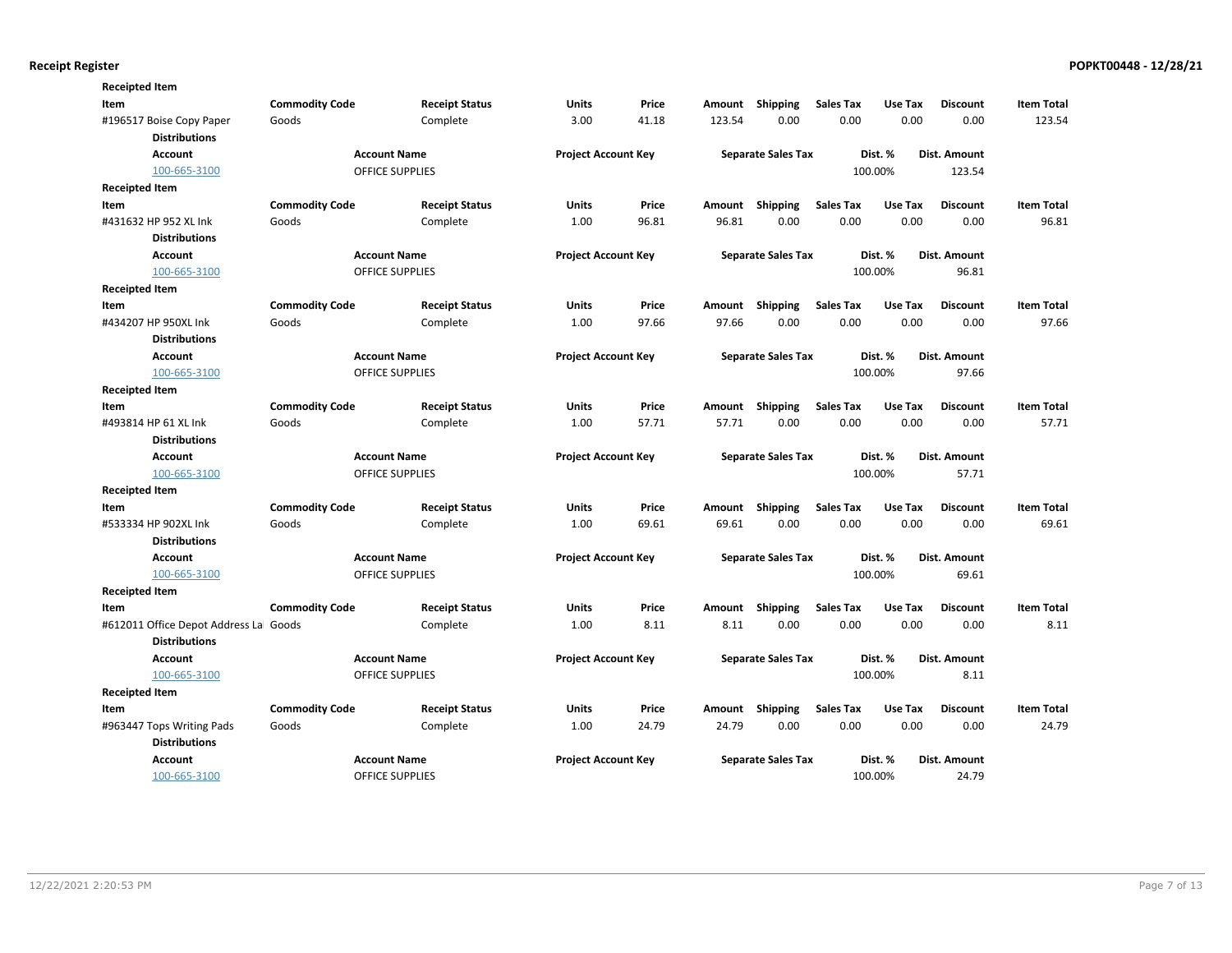| Invoice                                                          |                            |                         |                              |                  |                           |                      |                               |                     |                                    |                                 |
|------------------------------------------------------------------|----------------------------|-------------------------|------------------------------|------------------|---------------------------|----------------------|-------------------------------|---------------------|------------------------------------|---------------------------------|
| <b>Number</b>                                                    | <b>Bank Code</b>           | 1099                    | Single Chk On Hold Item Date | <b>Post Date</b> | <b>Due Date</b>           | <b>Discount Date</b> | Amount                        |                     | Shipping Sales Tax Discount        | <b>Invoice Total</b>            |
| 217129651001                                                     | Pooled Cash                |                         | 12/16/2021                   | 12/28/2021       | 12/28/2021                | 12/16/2021           | 16.33                         | 0.00                | 0.00                               | 0.00<br>16.33                   |
| <b>Description:</b> Office supplies                              |                            |                         |                              |                  |                           |                      |                               |                     |                                    |                                 |
| <b>Purchase Order</b>                                            |                            |                         |                              |                  |                           |                      |                               |                     |                                    |                                 |
| <b>Number</b>                                                    | <b>Description</b>         |                         |                              | <b>Status</b>    |                           | <b>Issued Date</b>   | Amount                        | <b>Shipping</b>     | <b>Sales Tax</b>                   | PO Total                        |
| PO00760                                                          | Office supplies            |                         |                              | Received         |                           | 12/14/2021           | 16.33                         | 0.00                | 0.00                               | 16.33                           |
| <b>Receipted Item</b>                                            |                            |                         |                              |                  |                           |                      |                               |                     |                                    |                                 |
| Item                                                             | <b>Commodity Code</b>      | <b>Receipt Status</b>   | Units                        | Price            | Amount<br><b>Shipping</b> | <b>Sales Tax</b>     | Use Tax                       | <b>Discount</b>     | <b>Item Total</b>                  |                                 |
| #732987 Post It Notes<br><b>Distributions</b>                    | Goods                      | Complete                | 1.00                         | 16.33            | 16.33                     | 0.00<br>0.00         | 0.00                          | 0.00                | 16.33                              |                                 |
| <b>Account</b>                                                   |                            | <b>Account Name</b>     | <b>Project Account Key</b>   |                  | <b>Separate Sales Tax</b> |                      | Dist. %                       | Dist. Amount        |                                    |                                 |
| 100-665-3100                                                     |                            | <b>OFFICE SUPPLIES</b>  |                              |                  |                           |                      | 100.00%                       | 16.33               |                                    |                                 |
|                                                                  |                            |                         |                              |                  |                           |                      |                               |                     |                                    |                                 |
| <b>Vendor Number</b><br><b>Vendor DBA</b>                        |                            |                         |                              |                  |                           |                      | <b>Vendor Total Discount:</b> |                     | 0.00                               | <b>Invoice Total:</b><br>647.92 |
| 00478<br><b>REINERT PAPER &amp; CHEMI</b>                        |                            |                         |                              |                  |                           |                      |                               |                     |                                    |                                 |
| Invoice                                                          |                            |                         |                              |                  |                           |                      |                               |                     |                                    |                                 |
| <b>Number</b>                                                    | <b>Bank Code</b>           | 1099                    | Single Chk On Hold Item Date | Post Date        | Due Date                  | <b>Discount Date</b> |                               |                     | Amount Shipping Sales Tax Discount | <b>Invoice Total</b>            |
| 434767                                                           | Pooled Cash                |                         | 12/20/2021                   | 12/28/2021       | 12/28/2021                | 12/20/2021           | 647.92                        | 0.00                | 0.00                               | 0.00<br>647.92                  |
| <b>Description:</b> JANITORIAL SUPPLIES<br><b>Purchase Order</b> |                            |                         |                              |                  |                           |                      |                               |                     |                                    |                                 |
| <b>Number</b>                                                    | <b>Description</b>         |                         |                              | <b>Status</b>    |                           | <b>Issued Date</b>   | Amount                        | <b>Shipping</b>     | <b>Sales Tax</b>                   | PO Total                        |
| PO00769                                                          | JANITORIAL SUPPLIES        |                         |                              | Received         |                           | 12/20/2021           | 37.13                         | 0.00                | 0.00                               | 37.13                           |
| <b>Receipted Item</b>                                            |                            |                         |                              |                  |                           |                      |                               |                     |                                    |                                 |
| Item                                                             | <b>Commodity Code</b>      | <b>Receipt Status</b>   | Units                        | Price            | Shipping<br>Amount        | Sales Tax            | Use Tax                       | <b>Discount</b>     | <b>Item Total</b>                  |                                 |
| Agri-Life Bldg - small trash bags                                | Goods                      | Complete                | 1.00                         | 37.13            | 37.13                     | 0.00<br>0.00         | 0.00                          | 0.00                | 37.13                              |                                 |
| <b>Distributions</b>                                             |                            |                         |                              |                  |                           |                      |                               |                     |                                    |                                 |
| <b>Account</b>                                                   |                            | <b>Account Name</b>     | <b>Project Account Key</b>   |                  | <b>Separate Sales Tax</b> |                      | Dist. %                       | <b>Dist. Amount</b> |                                    |                                 |
| 100-516-3320                                                     |                            | <b>JANITOR SUPPLIES</b> |                              |                  |                           |                      | 100.00%                       | 37.13               |                                    |                                 |
| <b>Receipted Item</b>                                            |                            |                         |                              |                  |                           |                      |                               |                     |                                    |                                 |
| Item                                                             | <b>Commodity Code</b>      | <b>Receipt Status</b>   | Units                        | Price            | Amount Shipping           | <b>Sales Tax</b>     | Use Tax                       | <b>Discount</b>     | <b>Item Total</b>                  |                                 |
| <b>Brown Roll Towels</b>                                         | Goods                      | Void                    | 1.00                         | 0.00             | 0.00                      | 0.00<br>0.00         | 0.00                          | 0.00                | 0.00                               |                                 |
| <b>Distributions</b>                                             |                            |                         |                              |                  |                           |                      |                               |                     |                                    |                                 |
| <b>Account</b>                                                   |                            | <b>Account Name</b>     | <b>Project Account Key</b>   |                  | <b>Separate Sales Tax</b> |                      | Dist. %                       | <b>Dist. Amount</b> |                                    |                                 |
| 100-516-3320                                                     |                            | <b>JANITOR SUPPLIES</b> |                              |                  |                           |                      | 100.00%                       | 0.00                |                                    |                                 |
| <b>Purchase Order</b>                                            |                            |                         |                              |                  |                           |                      |                               |                     |                                    |                                 |
| <b>Number</b>                                                    | Description                |                         |                              | <b>Status</b>    |                           | <b>Issued Date</b>   | Amount                        | <b>Shipping</b>     | <b>Sales Tax</b>                   | PO Total                        |
| PO00767                                                          | <b>JANITORIAL SUPPLIES</b> |                         |                              | Received         |                           | 12/20/2021           | 77.24                         | 0.00                | 0.00                               | 77.24                           |
| <b>Receipted Item</b>                                            |                            |                         |                              |                  |                           |                      |                               |                     |                                    |                                 |
| Item                                                             | <b>Commodity Code</b>      | <b>Receipt Status</b>   | Units                        | Price            | Amount<br>Shipping        | Sales Tax            | Use Tax                       | <b>Discount</b>     | <b>Item Total</b>                  |                                 |
| <b>Brown Roll Towels</b>                                         | Goods                      | Complete                | 2.00                         | 38.62            | 77.24                     | 0.00<br>0.00         | 0.00                          | 0.00                | 77.24                              |                                 |
| <b>Distributions</b>                                             |                            |                         |                              |                  |                           |                      |                               |                     |                                    |                                 |
| <b>Account</b>                                                   |                            | <b>Account Name</b>     | <b>Project Account Key</b>   |                  | <b>Separate Sales Tax</b> |                      | Dist. %                       | Dist. Amount        |                                    |                                 |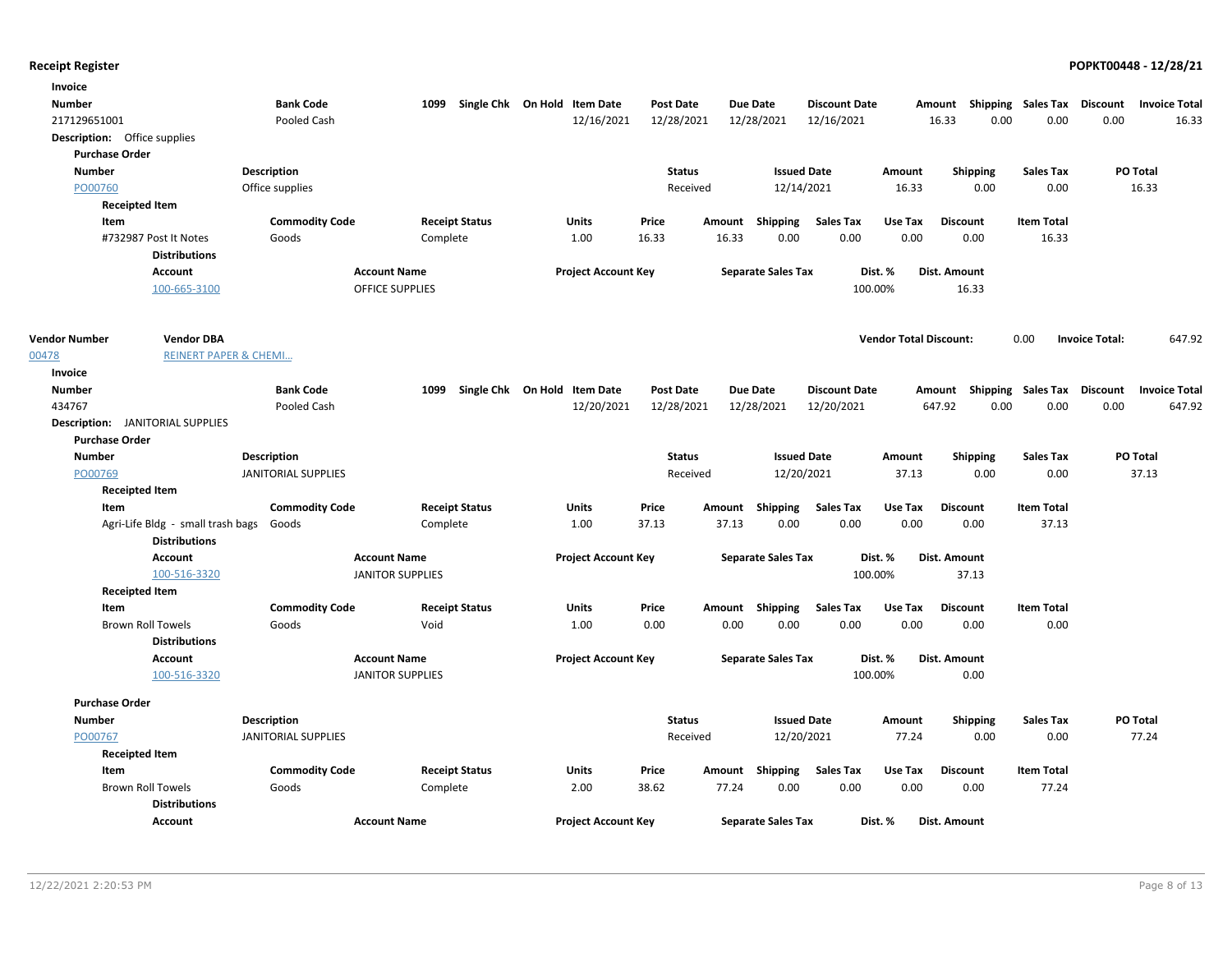| <b>Receipt Register</b>   |                                         |                            |                         |                            |       |               |                           |                  |         |                 |                   | POPKT00448 - 12/28/21 |
|---------------------------|-----------------------------------------|----------------------------|-------------------------|----------------------------|-------|---------------|---------------------------|------------------|---------|-----------------|-------------------|-----------------------|
|                           | 100-513-3320                            |                            | <b>JANITOR SUPPLIES</b> |                            |       |               |                           |                  | 100.00% | 77.24           |                   |                       |
| <b>Purchase Order</b>     |                                         |                            |                         |                            |       |               |                           |                  |         |                 |                   |                       |
| <b>Number</b>             |                                         | <b>Description</b>         |                         |                            |       | <b>Status</b> | <b>Issued Date</b>        |                  | Amount  | <b>Shipping</b> | <b>Sales Tax</b>  | PO Total              |
| PO00768                   |                                         | <b>JANITORIAL SUPPLIES</b> |                         |                            |       | Received      | 12/20/2021                |                  | 85.56   | 0.00            | 0.00              | 85.56                 |
| <b>Receipted Item</b>     |                                         |                            |                         |                            |       |               |                           |                  |         |                 |                   |                       |
| Item                      |                                         | <b>Commodity Code</b>      | <b>Receipt Status</b>   | Units                      | Price | Amount        | Shipping                  | <b>Sales Tax</b> | Use Tax | <b>Discount</b> | <b>Item Total</b> |                       |
| <b>Brpown Roll Towels</b> |                                         | Goods                      | Complete                | 1.00                       | 38.62 | 38.62         | 0.00                      | 0.00             | 0.00    | 0.00            | 38.62             |                       |
|                           | <b>Distributions</b>                    |                            |                         |                            |       |               |                           |                  |         |                 |                   |                       |
|                           | Account                                 |                            | <b>Account Name</b>     | <b>Project Account Key</b> |       |               | <b>Separate Sales Tax</b> |                  | Dist. % | Dist. Amount    |                   |                       |
|                           | 100-511-3320                            |                            | <b>JANITOR SUPPLIES</b> |                            |       |               |                           |                  | 100.00% | 38.62           |                   |                       |
| <b>Receipted Item</b>     |                                         |                            |                         |                            |       |               |                           |                  |         |                 |                   |                       |
| Item                      |                                         | <b>Commodity Code</b>      | <b>Receipt Status</b>   | Units                      | Price |               | Amount Shipping           | <b>Sales Tax</b> | Use Tax | <b>Discount</b> | <b>Item Total</b> |                       |
|                           | <b>EAST ANNEX - TRASH BAGS</b>          | Goods                      | Complete                | 1.00                       | 46.94 | 46.94         | 0.00                      | 0.00             | 0.00    | 0.00            | 46.94             |                       |
|                           | <b>Distributions</b>                    |                            |                         |                            |       |               |                           |                  |         |                 |                   |                       |
|                           | <b>Account</b>                          |                            | <b>Account Name</b>     | <b>Project Account Key</b> |       |               | <b>Separate Sales Tax</b> |                  | Dist. % | Dist. Amount    |                   |                       |
|                           | 100-511-3320                            |                            | <b>JANITOR SUPPLIES</b> |                            |       |               |                           |                  | 100.00% | 46.94           |                   |                       |
| <b>Purchase Order</b>     |                                         |                            |                         |                            |       |               |                           |                  |         |                 |                   |                       |
| <b>Number</b>             |                                         | Description                |                         |                            |       | <b>Status</b> | <b>Issued Date</b>        |                  | Amount  | Shipping        | <b>Sales Tax</b>  | PO Total              |
| PO00770                   |                                         | Janitorial Supplies        |                         |                            |       | Received      | 12/20/2021                |                  | 38.62   | 0.00            | 0.00              | 38.62                 |
| <b>Receipted Item</b>     |                                         |                            |                         |                            |       |               |                           |                  |         |                 |                   |                       |
| Item                      |                                         | <b>Commodity Code</b>      | <b>Receipt Status</b>   | Units                      | Price |               | Amount Shipping           | Sales Tax        | Use Tax | <b>Discount</b> | <b>Item Total</b> |                       |
|                           | for W&P Building - Brown Roll Tov Goods |                            | Complete                | 1.00                       | 38.62 | 38.62         | 0.00                      | 0.00             | 0.00    | 0.00            | 38.62             |                       |
|                           | <b>Distributions</b>                    |                            |                         |                            |       |               |                           |                  |         |                 |                   |                       |
|                           | <b>Account</b>                          |                            | <b>Account Name</b>     | <b>Project Account Key</b> |       |               | <b>Separate Sales Tax</b> |                  | Dist. % | Dist. Amount    |                   |                       |
|                           | 100-518-3320                            |                            | <b>JANITOR SUPPLIES</b> |                            |       |               |                           |                  | 100.00% | 38.62           |                   |                       |
| <b>Purchase Order</b>     |                                         |                            |                         |                            |       |               |                           |                  |         |                 |                   |                       |
| <b>Number</b>             |                                         | Description                |                         |                            |       | <b>Status</b> | <b>Issued Date</b>        |                  | Amount  | <b>Shipping</b> | <b>Sales Tax</b>  | PO Total              |
| PO00767                   |                                         | <b>JANITORIAL SUPPLIES</b> |                         |                            |       | Received      | 12/20/2021                |                  | 14.40   | 0.00            | 0.00              | 14.40                 |
| <b>Receipted Item</b>     |                                         |                            |                         |                            |       |               |                           |                  |         |                 |                   |                       |
| Item                      |                                         | <b>Commodity Code</b>      | <b>Receipt Status</b>   | Units                      | Price | Amount        | Shipping                  | Sales Tax        | Use Tax | <b>Discount</b> | <b>Item Total</b> |                       |
| Gloves                    |                                         | Goods                      | Complete                | 1.00                       | 14.40 | 14.40         | 0.00                      | 0.00             | 0.00    | 0.00            | 14.40             |                       |
|                           | <b>Distributions</b>                    |                            |                         |                            |       |               |                           |                  |         |                 |                   |                       |
|                           | Account                                 |                            | <b>Account Name</b>     | <b>Project Account Key</b> |       |               | <b>Separate Sales Tax</b> |                  | Dist. % | Dist. Amount    |                   |                       |
|                           | 100-513-3320                            |                            | <b>JANITOR SUPPLIES</b> |                            |       |               |                           |                  | 100.00% | 14.40           |                   |                       |
| <b>Purchase Order</b>     |                                         |                            |                         |                            |       |               |                           |                  |         |                 |                   |                       |
| <b>Number</b>             |                                         | Description                |                         |                            |       | <b>Status</b> | <b>Issued Date</b>        |                  | Amount  | <b>Shipping</b> | <b>Sales Tax</b>  | PO Total              |
| PO00768                   |                                         | <b>JANITORIAL SUPPLIES</b> |                         |                            |       | Received      | 12/20/2021                |                  | 14.40   | 0.00            | 0.00              | 14.40                 |
| <b>Receipted Item</b>     |                                         |                            |                         |                            |       |               |                           |                  |         |                 |                   |                       |
| Item                      |                                         | <b>Commodity Code</b>      | <b>Receipt Status</b>   | Units                      | Price |               | Amount Shipping           | <b>Sales Tax</b> | Use Tax | <b>Discount</b> | <b>Item Total</b> |                       |
| Gloves                    |                                         | Goods                      | Complete                | 1.00                       | 14.40 | 14.40         | 0.00                      | 0.00             | 0.00    | 0.00            | 14.40             |                       |
|                           | <b>Distributions</b>                    |                            |                         |                            |       |               |                           |                  |         |                 |                   |                       |
|                           | Account                                 |                            | <b>Account Name</b>     | <b>Project Account Kev</b> |       |               | <b>Separate Sales Tax</b> |                  | Dist. % | Dist. Amount    |                   |                       |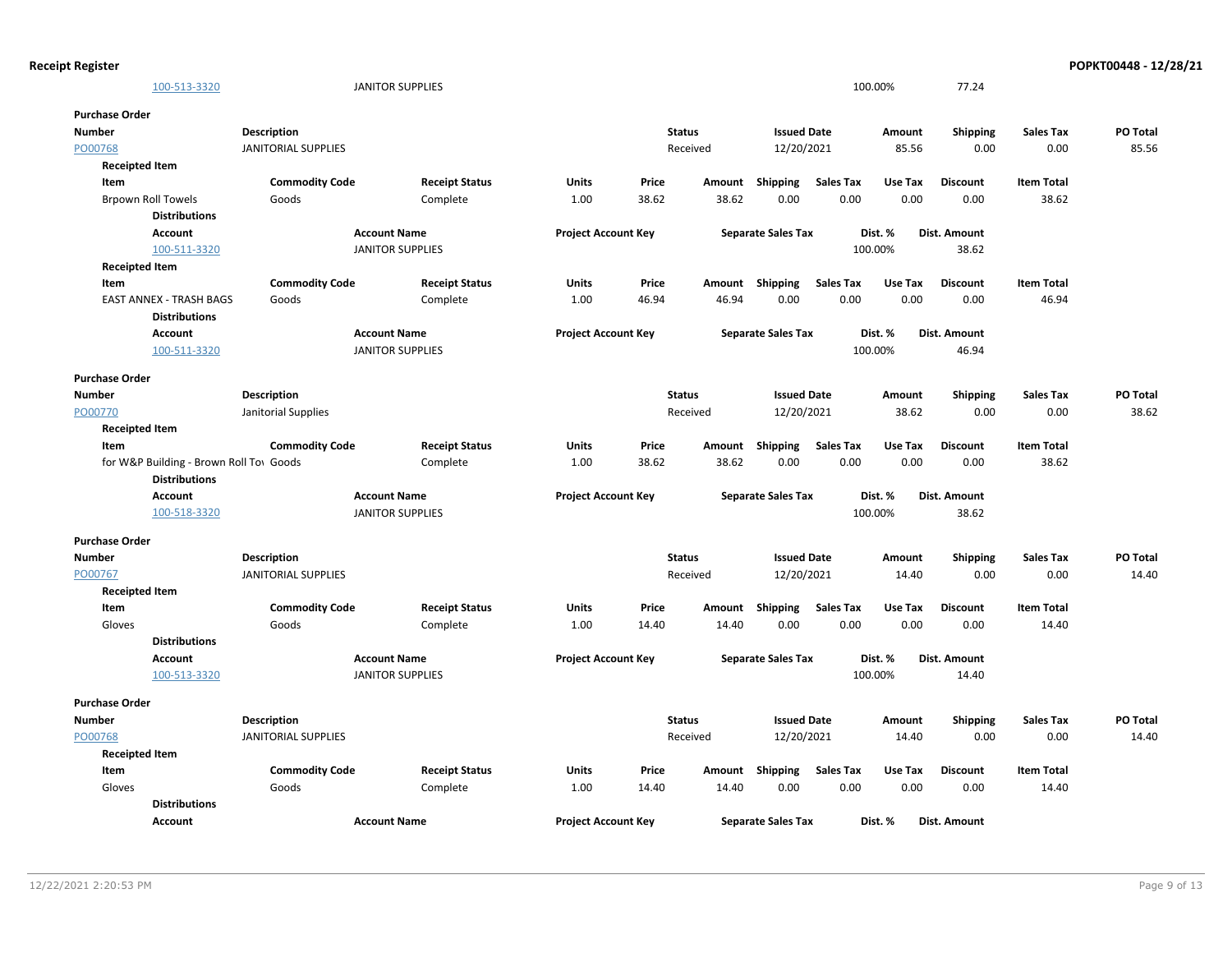| <b>Receipt Register</b>              |                            |                         |                            |       |               |                           |                  |         |                 |                   | POPKT00448 - 12/28/21 |
|--------------------------------------|----------------------------|-------------------------|----------------------------|-------|---------------|---------------------------|------------------|---------|-----------------|-------------------|-----------------------|
| 100-511-3320                         |                            | <b>JANITOR SUPPLIES</b> |                            |       |               |                           |                  | 100.00% | 14.40           |                   |                       |
| <b>Purchase Order</b>                |                            |                         |                            |       |               |                           |                  |         |                 |                   |                       |
| <b>Number</b>                        | <b>Description</b>         |                         |                            |       | <b>Status</b> | <b>Issued Date</b>        |                  | Amount  | <b>Shipping</b> | <b>Sales Tax</b>  | PO Total              |
| PO00767                              | <b>JANITORIAL SUPPLIES</b> |                         |                            |       | Received      | 12/20/2021                |                  | 46.94   | 0.00            | 0.00              | 46.94                 |
| <b>Receipted Item</b>                |                            |                         |                            |       |               |                           |                  |         |                 |                   |                       |
| Item                                 | <b>Commodity Code</b>      | <b>Receipt Status</b>   | <b>Units</b>               | Price | Amount        | Shipping                  | <b>Sales Tax</b> | Use Tax | <b>Discount</b> | <b>Item Total</b> |                       |
| JANITORIAL SUPPLIES - SOUTH AN Goods |                            | Complete                | 1.00                       | 46.94 | 46.94         | 0.00                      | 0.00             | 0.00    | 0.00            | 46.94             |                       |
| <b>Distributions</b>                 |                            |                         |                            |       |               |                           |                  |         |                 |                   |                       |
| Account                              |                            | <b>Account Name</b>     | <b>Project Account Key</b> |       |               | <b>Separate Sales Tax</b> |                  | Dist. % | Dist. Amount    |                   |                       |
| 100-513-3320                         |                            | <b>JANITOR SUPPLIES</b> |                            |       |               |                           |                  | 100.00% | 46.94           |                   |                       |
|                                      |                            |                         |                            |       |               |                           |                  |         |                 |                   |                       |
| <b>Purchase Order</b>                |                            |                         |                            |       |               |                           |                  |         |                 |                   |                       |
| <b>Number</b>                        | <b>Description</b>         |                         |                            |       | <b>Status</b> | <b>Issued Date</b>        |                  | Amount  | <b>Shipping</b> | <b>Sales Tax</b>  | PO Total              |
| PO00768                              | <b>JANITORIAL SUPPLIES</b> |                         |                            |       | Received      | 12/20/2021                |                  | 24.63   | 0.00            | 0.00              | 24.63                 |
| <b>Receipted Item</b>                |                            |                         |                            |       |               |                           |                  |         |                 |                   |                       |
| Item                                 | <b>Commodity Code</b>      | <b>Receipt Status</b>   | <b>Units</b>               | Price |               | Amount Shipping Sales Tax |                  | Use Tax | <b>Discount</b> | <b>Item Total</b> |                       |
| M/F Towels                           | Goods                      | Complete                | 1.00                       | 24.63 | 24.63         | 0.00                      | 0.00             | 0.00    | 0.00            | 24.63             |                       |
| <b>Distributions</b>                 |                            |                         |                            |       |               |                           |                  |         |                 |                   |                       |
| Account                              |                            | <b>Account Name</b>     | <b>Project Account Key</b> |       |               | <b>Separate Sales Tax</b> |                  | Dist. % | Dist. Amount    |                   |                       |
| 100-511-3320                         |                            | <b>JANITOR SUPPLIES</b> |                            |       |               |                           |                  | 100.00% | 24.63           |                   |                       |
| <b>Purchase Order</b>                |                            |                         |                            |       |               |                           |                  |         |                 |                   |                       |
| <b>Number</b>                        | <b>Description</b>         |                         |                            |       | <b>Status</b> | <b>Issued Date</b>        |                  | Amount  | <b>Shipping</b> | <b>Sales Tax</b>  | <b>PO Total</b>       |
| PO00767                              | <b>JANITORIAL SUPPLIES</b> |                         |                            |       | Received      | 12/20/2021                |                  | 24.63   | 0.00            | 0.00              | 24.63                 |
| <b>Receipted Item</b>                |                            |                         |                            |       |               |                           |                  |         |                 |                   |                       |
| Item                                 | <b>Commodity Code</b>      | <b>Receipt Status</b>   | <b>Units</b>               | Price |               | Amount Shipping           | Sales Tax        | Use Tax | <b>Discount</b> | <b>Item Total</b> |                       |
| M/F White Towels                     | Goods                      | Complete                | 1.00                       | 24.63 | 24.63         | 0.00                      | 0.00             | 0.00    | 0.00            | 24.63             |                       |
| <b>Distributions</b>                 |                            |                         |                            |       |               |                           |                  |         |                 |                   |                       |
| Account                              |                            | <b>Account Name</b>     | <b>Project Account Key</b> |       |               | <b>Separate Sales Tax</b> |                  | Dist. % | Dist. Amount    |                   |                       |
| 100-513-3320                         |                            | <b>JANITOR SUPPLIES</b> |                            |       |               |                           |                  | 100.00% | 24.63           |                   |                       |
| <b>Purchase Order</b>                |                            |                         |                            |       |               |                           |                  |         |                 |                   |                       |
| <b>Number</b>                        | Description                |                         |                            |       | <b>Status</b> | <b>Issued Date</b>        |                  | Amount  | <b>Shipping</b> | <b>Sales Tax</b>  | PO Total              |
| PO00768                              | <b>JANITORIAL SUPPLIES</b> |                         |                            |       | Received      | 12/20/2021                |                  | 37.13   | 0.00            | 0.00              | 37.13                 |
| <b>Receipted Item</b>                |                            |                         |                            |       |               |                           |                  |         |                 |                   |                       |
| Item                                 | <b>Commodity Code</b>      | <b>Receipt Status</b>   | Units                      | Price |               | Amount Shipping           | <b>Sales Tax</b> | Use Tax | <b>Discount</b> | <b>Item Total</b> |                       |
| small trash bags                     | Goods                      | Complete                | 1.00                       | 37.13 | 37.13         | 0.00                      | 0.00             | 0.00    | 0.00            | 37.13             |                       |
| <b>Distributions</b>                 |                            |                         |                            |       |               |                           |                  |         |                 |                   |                       |
| Account                              |                            | <b>Account Name</b>     | <b>Project Account Key</b> |       |               | <b>Separate Sales Tax</b> |                  | Dist. % | Dist. Amount    |                   |                       |
| 100-511-3320                         |                            | <b>JANITOR SUPPLIES</b> |                            |       |               |                           |                  | 100.00% | 37.13           |                   |                       |
| <b>Purchase Order</b>                |                            |                         |                            |       |               |                           |                  |         |                 |                   |                       |
| Number                               | <b>Description</b>         |                         |                            |       | <b>Status</b> | <b>Issued Date</b>        |                  | Amount  | <b>Shipping</b> | <b>Sales Tax</b>  | PO Total              |
| PO00767                              | <b>JANITORIAL SUPPLIES</b> |                         |                            |       | Received      | 12/20/2021                |                  | 46.79   | 0.00            | 0.00              | 46.79                 |
|                                      |                            |                         |                            |       |               |                           |                  |         |                 |                   |                       |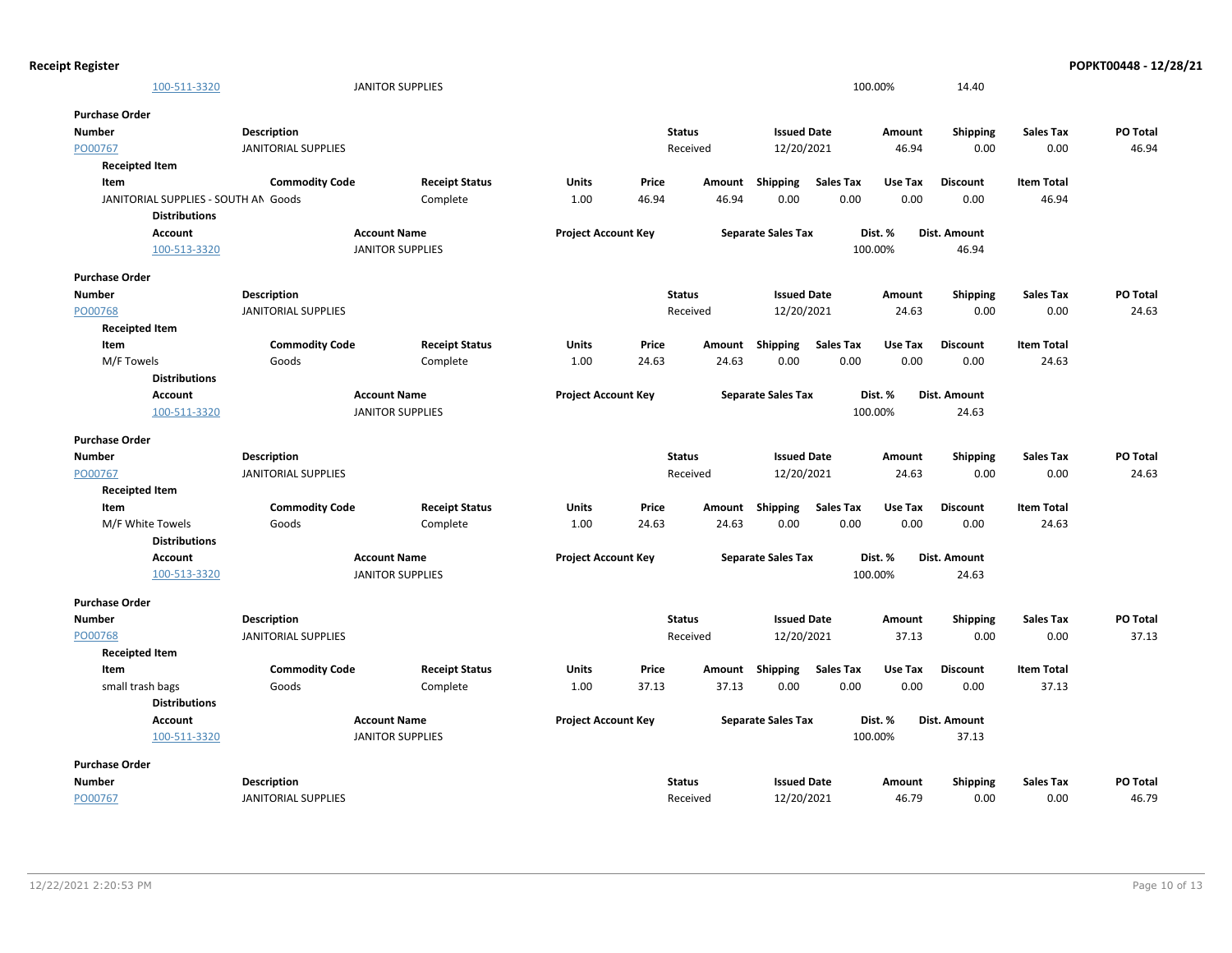| <b>Receipted Item</b> |                      |                                                  |                         |                            |               |          |                           |                  |                 |                         |                          |          |
|-----------------------|----------------------|--------------------------------------------------|-------------------------|----------------------------|---------------|----------|---------------------------|------------------|-----------------|-------------------------|--------------------------|----------|
| Item                  |                      | <b>Commodity Code</b>                            | <b>Receipt Status</b>   | Units                      | Price         | Amount   | Shipping                  | <b>Sales Tax</b> | Use Tax         | <b>Discount</b>         | <b>Item Total</b>        |          |
| Soap                  |                      | Goods                                            | Complete                | 1.00                       | 46.79         | 46.79    | 0.00                      | 0.00             | 0.00            | 0.00                    | 46.79                    |          |
|                       | <b>Distributions</b> |                                                  |                         |                            |               |          |                           |                  |                 |                         |                          |          |
|                       | Account              |                                                  | <b>Account Name</b>     | <b>Project Account Key</b> |               |          | <b>Separate Sales Tax</b> |                  | Dist. %         | Dist. Amount            |                          |          |
|                       | 100-513-3320         |                                                  | <b>JANITOR SUPPLIES</b> |                            |               |          |                           |                  | 100.00%         | 46.79                   |                          |          |
| <b>Purchase Order</b> |                      |                                                  |                         |                            |               |          |                           |                  |                 |                         |                          |          |
| <b>Number</b>         |                      |                                                  |                         |                            | <b>Status</b> |          | <b>Issued Date</b>        |                  |                 |                         |                          | PO Total |
| PO00768               |                      | <b>Description</b><br><b>JANITORIAL SUPPLIES</b> |                         |                            |               | Received | 12/20/2021                |                  | Amount<br>46.79 | <b>Shipping</b><br>0.00 | <b>Sales Tax</b><br>0.00 | 46.79    |
| <b>Receipted Item</b> |                      |                                                  |                         |                            |               |          |                           |                  |                 |                         |                          |          |
| Item                  |                      | <b>Commodity Code</b>                            | <b>Receipt Status</b>   | <b>Units</b>               | Price         |          | Amount Shipping           | <b>Sales Tax</b> | Use Tax         | <b>Discount</b>         | <b>Item Total</b>        |          |
| Soap                  |                      | Goods                                            | Complete                | 1.00                       | 46.79         | 46.79    | 0.00                      | 0.00             | 0.00            | 0.00                    | 46.79                    |          |
|                       | <b>Distributions</b> |                                                  |                         |                            |               |          |                           |                  |                 |                         |                          |          |
|                       | Account              |                                                  | <b>Account Name</b>     | <b>Project Account Key</b> |               |          | <b>Separate Sales Tax</b> |                  | Dist. %         | Dist. Amount            |                          |          |
|                       | 100-511-3320         |                                                  | <b>JANITOR SUPPLIES</b> |                            |               |          |                           |                  | 100.00%         | 46.79                   |                          |          |
|                       |                      |                                                  |                         |                            |               |          |                           |                  |                 |                         |                          |          |
| <b>Purchase Order</b> |                      |                                                  |                         |                            |               |          |                           |                  |                 |                         |                          |          |
| <b>Number</b>         |                      | <b>Description</b>                               |                         |                            | <b>Status</b> |          | <b>Issued Date</b>        |                  | Amount          | Shipping                | <b>Sales Tax</b>         | PO Total |
| PO00769               |                      | <b>JANITORIAL SUPPLIES</b>                       |                         |                            |               | Received | 12/20/2021                |                  | 43.01           | 0.00                    | 0.00                     | 43.01    |
| <b>Receipted Item</b> |                      |                                                  |                         |                            |               |          |                           |                  |                 |                         |                          |          |
| Item                  |                      | <b>Commodity Code</b>                            | <b>Receipt Status</b>   | <b>Units</b>               | Price         | Amount   | <b>Shipping</b>           | <b>Sales Tax</b> | Use Tax         | <b>Discount</b>         | <b>Item Total</b>        |          |
| <b>Toilet Tissue</b>  |                      | Goods                                            | Complete                | 1.00                       | 43.01         | 43.01    | 0.00                      | 0.00             | 0.00            | 0.00                    | 43.01                    |          |
|                       | <b>Distributions</b> |                                                  |                         |                            |               |          |                           |                  |                 |                         |                          |          |
|                       | <b>Account</b>       |                                                  | <b>Account Name</b>     | <b>Project Account Key</b> |               |          | <b>Separate Sales Tax</b> |                  | Dist. %         | <b>Dist. Amount</b>     |                          |          |
|                       | 100-516-3320         |                                                  | <b>JANITOR SUPPLIES</b> |                            |               |          |                           |                  | 100.00%         | 43.01                   |                          |          |
| <b>Purchase Order</b> |                      |                                                  |                         |                            |               |          |                           |                  |                 |                         |                          |          |
| Number                |                      | <b>Description</b>                               |                         |                            | <b>Status</b> |          | <b>Issued Date</b>        |                  | Amount          | Shipping                | <b>Sales Tax</b>         | PO Total |
| PO00767               |                      | <b>JANITORIAL SUPPLIES</b>                       |                         |                            |               | Received | 12/20/2021                |                  | 43.01           | 0.00                    | 0.00                     | 43.01    |
| <b>Receipted Item</b> |                      |                                                  |                         |                            |               |          |                           |                  |                 |                         |                          |          |
| Item                  |                      | <b>Commodity Code</b>                            | <b>Receipt Status</b>   | <b>Units</b>               | Price         | Amount   | Shipping                  | <b>Sales Tax</b> | Use Tax         | <b>Discount</b>         | <b>Item Total</b>        |          |
| <b>Toilet Tissue</b>  |                      | Goods                                            | Complete                | 1.00                       | 43.01         | 43.01    | 0.00                      | 0.00             | 0.00            | 0.00                    | 43.01                    |          |
|                       | <b>Distributions</b> |                                                  |                         |                            |               |          |                           |                  |                 |                         |                          |          |
|                       | <b>Account</b>       |                                                  | <b>Account Name</b>     | <b>Project Account Key</b> |               |          | <b>Separate Sales Tax</b> |                  | Dist. %         | <b>Dist. Amount</b>     |                          |          |
|                       | 100-513-3320         |                                                  | <b>JANITOR SUPPLIES</b> |                            |               |          |                           |                  | 100.00%         | 43.01                   |                          |          |
| <b>Purchase Order</b> |                      |                                                  |                         |                            |               |          |                           |                  |                 |                         |                          |          |
| Number                |                      | <b>Description</b>                               |                         |                            | <b>Status</b> |          | <b>Issued Date</b>        |                  | Amount          | <b>Shipping</b>         | <b>Sales Tax</b>         | PO Total |
| PO00768               |                      | <b>JANITORIAL SUPPLIES</b>                       |                         |                            |               | Received | 12/20/2021                |                  | 43.01           | 0.00                    | 0.00                     | 43.01    |
| <b>Receipted Item</b> |                      |                                                  |                         |                            |               |          |                           |                  |                 |                         |                          |          |
| Item                  |                      | <b>Commodity Code</b>                            | <b>Receipt Status</b>   | Units                      | Price         |          | Amount Shipping           | <b>Sales Tax</b> | Use Tax         | <b>Discount</b>         | <b>Item Total</b>        |          |
| <b>Toilet Tissue</b>  |                      | Goods                                            | Complete                | 1.00                       | 43.01         | 43.01    | 0.00                      | 0.00             | 0.00            | 0.00                    | 43.01                    |          |
|                       | <b>Distributions</b> |                                                  |                         |                            |               |          |                           |                  |                 |                         |                          |          |
|                       | <b>Account</b>       |                                                  | <b>Account Name</b>     | <b>Project Account Key</b> |               |          | <b>Separate Sales Tax</b> |                  | Dist. %         | <b>Dist. Amount</b>     |                          |          |
|                       | 100-511-3320         |                                                  | <b>JANITOR SUPPLIES</b> |                            |               |          |                           |                  | 100.00%         | 43.01                   |                          |          |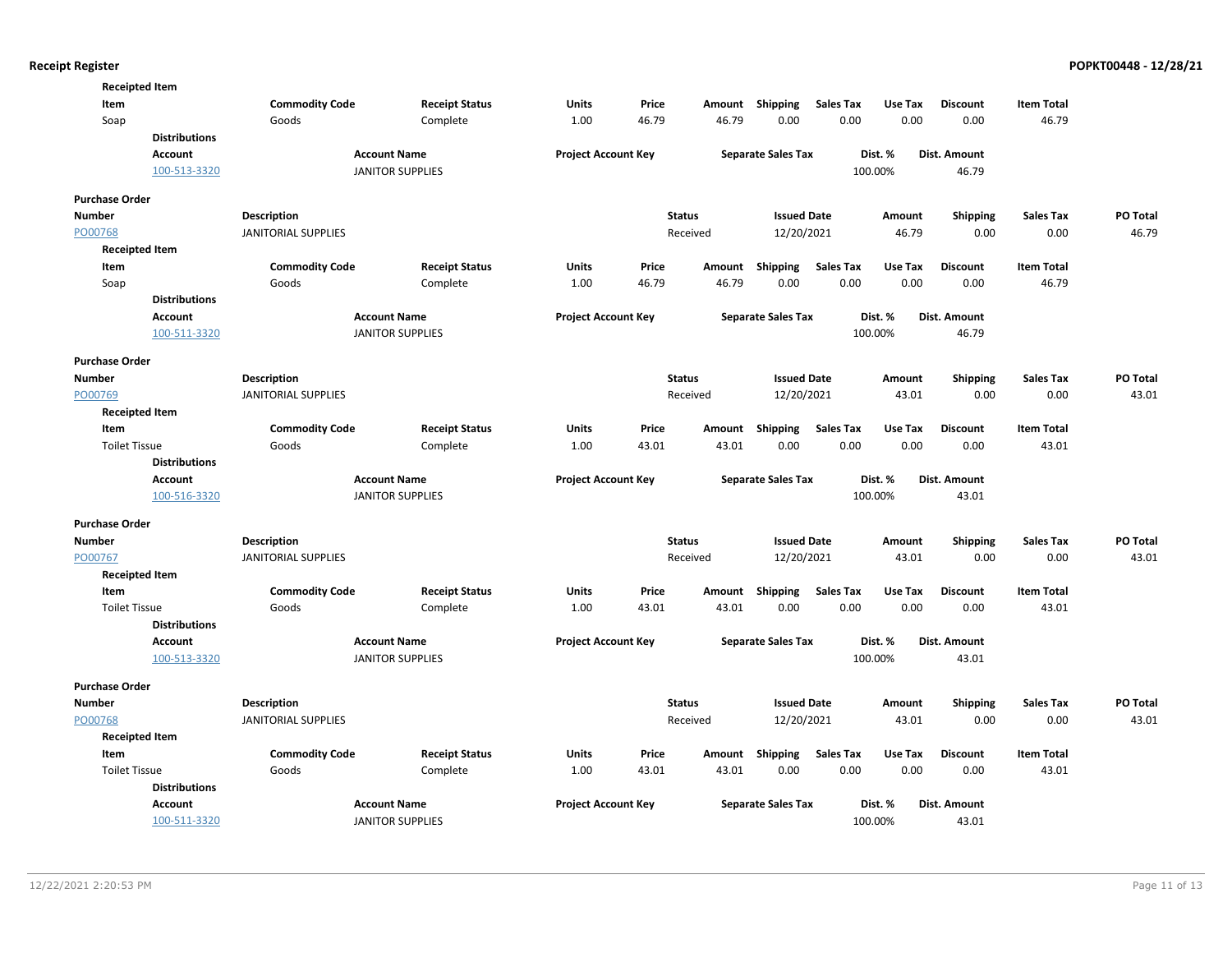| <b>Purchase Order</b><br><b>Number</b><br>PO00770<br><b>Receipted Item</b><br>Item<br>White M/F | <b>Distributions</b><br>Account              | <b>Description</b><br>Janitorial Supplies<br><b>Commodity Code</b><br>Goods | <b>Receipt Status</b><br>Complete<br><b>Account Name</b> | <b>Units</b><br>1.00<br><b>Project Account Key</b> | <b>Status</b><br>Received<br>Price<br>24.63 | Amount<br>24.63 | <b>Issued Date</b><br>12/20/2021<br>Shipping<br>0.00<br><b>Separate Sales Tax</b> | <b>Sales Tax</b><br>0.00 | Amount<br>24.63<br>Use Tax<br>0.00<br>Dist. % | Shipping<br>0.00<br><b>Discount</b><br>0.00<br><b>Dist. Amount</b> | <b>Sales Tax</b><br>0.00<br><b>Item Total</b><br>24.63 |                       | PO Total<br>24.63    |
|-------------------------------------------------------------------------------------------------|----------------------------------------------|-----------------------------------------------------------------------------|----------------------------------------------------------|----------------------------------------------------|---------------------------------------------|-----------------|-----------------------------------------------------------------------------------|--------------------------|-----------------------------------------------|--------------------------------------------------------------------|--------------------------------------------------------|-----------------------|----------------------|
|                                                                                                 | 100-518-3320                                 |                                                                             | <b>JANITOR SUPPLIES</b>                                  |                                                    |                                             |                 |                                                                                   |                          | 100.00%                                       | 24.63                                                              |                                                        |                       |                      |
| <b>Vendor Number</b><br>00596<br>Invoice                                                        | <b>Vendor DBA</b><br>SOUTHERN TIRE MART, LLC |                                                                             |                                                          |                                                    |                                             |                 |                                                                                   |                          | <b>Vendor Total Discount:</b>                 |                                                                    | 0.00                                                   | <b>Invoice Total:</b> | 1,210.72             |
| <b>Number</b>                                                                                   |                                              | <b>Bank Code</b>                                                            | 1099                                                     | Single Chk On Hold Item Date                       | <b>Post Date</b>                            |                 | <b>Due Date</b>                                                                   | <b>Discount Date</b>     |                                               | Amount Shipping Sales Tax                                          |                                                        | <b>Discount</b>       | <b>Invoice Total</b> |
| 4170044616                                                                                      |                                              | Pooled Cash                                                                 |                                                          | 12/20/2021                                         | 12/28/2021                                  |                 | 12/28/2021                                                                        | 12/20/2021               |                                               | 1,210.72<br>0.00                                                   | 0.00                                                   | 0.00                  | 1,210.72             |
| <b>Description:</b> PCT 2 TIRES                                                                 |                                              |                                                                             |                                                          |                                                    |                                             |                 |                                                                                   |                          |                                               |                                                                    |                                                        |                       |                      |
| <b>Purchase Order</b>                                                                           |                                              |                                                                             |                                                          |                                                    |                                             |                 |                                                                                   |                          |                                               |                                                                    |                                                        |                       |                      |
| <b>Number</b>                                                                                   |                                              | <b>Description</b><br>PCT 2 TIRES                                           |                                                          |                                                    | <b>Status</b>                               |                 | <b>Issued Date</b>                                                                |                          | Amount                                        | Shipping<br>0.00                                                   | <b>Sales Tax</b>                                       |                       | PO Total             |
| PO00771<br><b>Receipted Item</b>                                                                |                                              |                                                                             |                                                          |                                                    | Received                                    |                 | 12/20/2021                                                                        |                          | 1,210.72                                      |                                                                    | 0.00                                                   |                       | 1,210.72             |
| Item                                                                                            |                                              | <b>Commodity Code</b>                                                       | <b>Receipt Status</b>                                    | <b>Units</b>                                       | Price                                       | Amount          | Shipping                                                                          | <b>Sales Tax</b>         | Use Tax                                       | <b>Discount</b>                                                    | <b>Item Total</b>                                      |                       |                      |
|                                                                                                 | 11R22.5/16 FS561 AP                          | Goods                                                                       | Complete                                                 | 2.00                                               | 337.00                                      | 674.00          | 0.00                                                                              | 0.00                     | 0.00                                          | 0.00                                                               | 674.00                                                 |                       |                      |
|                                                                                                 | <b>Distributions</b>                         |                                                                             |                                                          |                                                    |                                             |                 |                                                                                   |                          |                                               |                                                                    |                                                        |                       |                      |
|                                                                                                 | Account                                      |                                                                             | <b>Account Name</b>                                      | <b>Project Account Key</b>                         |                                             |                 | <b>Separate Sales Tax</b>                                                         |                          | Dist. %                                       | Dist. Amount                                                       |                                                        |                       |                      |
|                                                                                                 | 220-622-4590                                 |                                                                             | R&M MACH. TIRES & TUBES                                  |                                                    |                                             |                 |                                                                                   |                          | 100.00%                                       | 674.00                                                             |                                                        |                       |                      |
| <b>Receipted Item</b>                                                                           |                                              |                                                                             |                                                          |                                                    |                                             |                 |                                                                                   |                          |                                               |                                                                    |                                                        |                       |                      |
| Item                                                                                            |                                              | <b>Commodity Code</b>                                                       | <b>Receipt Status</b>                                    | <b>Units</b>                                       | Price                                       |                 | Amount Shipping                                                                   | <b>Sales Tax</b>         | Use Tax                                       | Discount                                                           | <b>Item Total</b>                                      |                       |                      |
|                                                                                                 | LT245/75R17/10 TRNSFRCE                      | Goods                                                                       | Complete                                                 | 4.00                                               | 134.18                                      | 536.72          | 0.00                                                                              | 0.00                     | 0.00                                          | 0.00                                                               | 536.72                                                 |                       |                      |
|                                                                                                 | <b>Distributions</b><br>Account              |                                                                             | <b>Account Name</b>                                      | <b>Project Account Key</b>                         |                                             |                 |                                                                                   |                          | Dist. %                                       | Dist. Amount                                                       |                                                        |                       |                      |
|                                                                                                 | 220-622-4590                                 |                                                                             | R&M MACH. TIRES & TUBES                                  |                                                    |                                             |                 | <b>Separate Sales Tax</b>                                                         |                          | 100.00%                                       | 536.72                                                             |                                                        |                       |                      |
|                                                                                                 |                                              |                                                                             |                                                          |                                                    |                                             |                 |                                                                                   |                          |                                               |                                                                    |                                                        |                       |                      |

### **Packet Totals**

| <b>Vendors:</b><br>Shipping: 24.00<br><b>Total Amount: 11,609.81</b><br>Discount: 0.00<br>Tax: 0.00<br>Invoices: 14<br><b>Purchase Orders:</b><br>Amount: 11,585.81<br>- 31 |  |
|-----------------------------------------------------------------------------------------------------------------------------------------------------------------------------|--|
|-----------------------------------------------------------------------------------------------------------------------------------------------------------------------------|--|